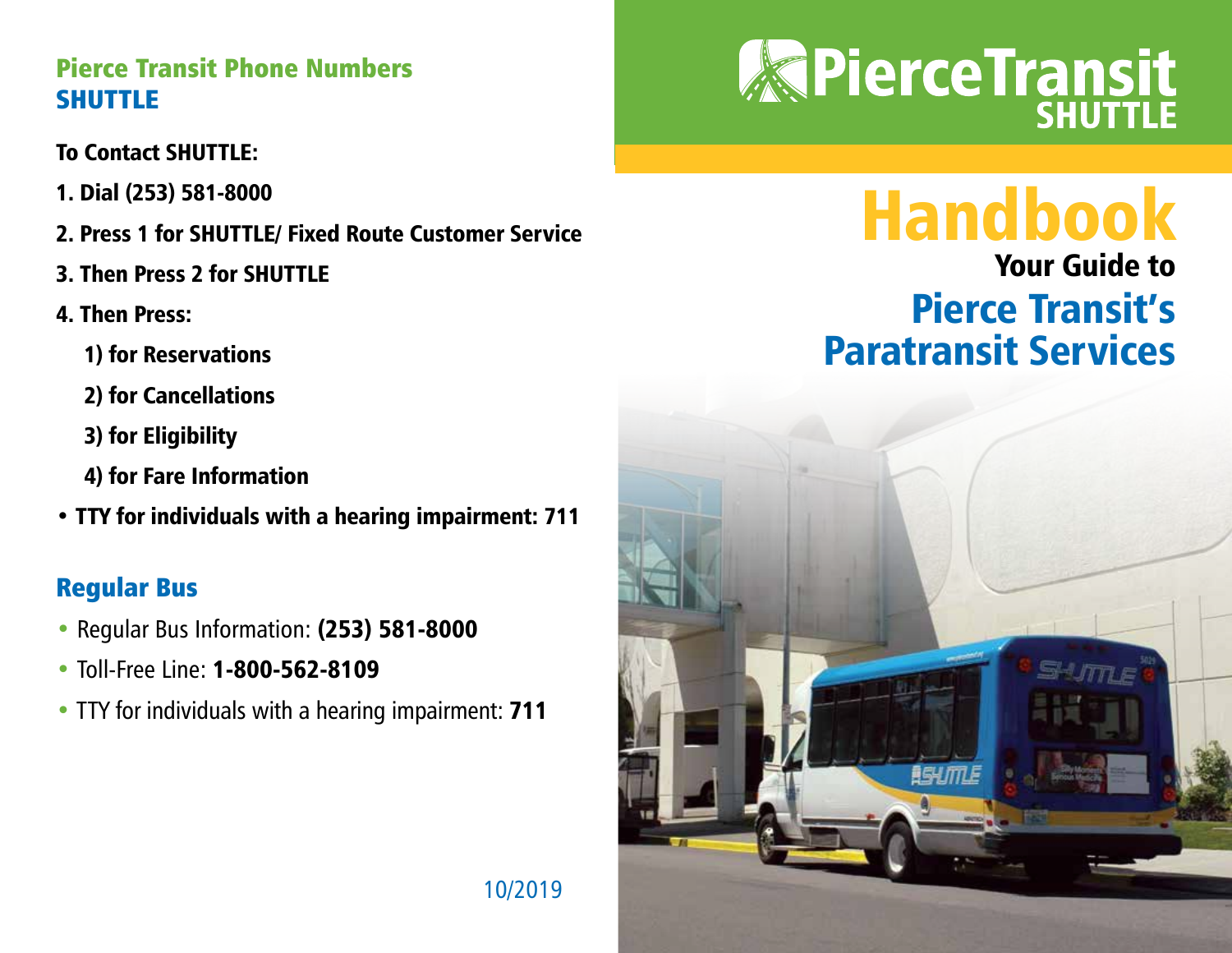#### Pierce Transit Offers Commute Options

We know that our buses and SHUTTLE service cannot serve everyone. Here are some great alternatives.

**Vanpool** Pierce Transit has been organizing vanpools for over 25 years. We currently have 300 commuter vanpools providing regular daily trips to hundreds of worksites around Puget Sound. Saving money and reducing commute stress are popular incentives for vanpoolers, and reduced traffic congestion benefits everyone. We also offer community-use and specialuse vanpools to accommodate non-traditional trips. To learn more call 1 (800) 562-8109.

**Carpool** Carpooling is a great alternative to commuting alone. You can structure a carpool to suit your needs, and still have access to the HOV lanes, reducing travel time. Sharing the driving saves wear and tear on your personal vehicle, reduces commute costs, and eliminates another car on the road.

RideshareOnline.com This free, computerized matching service enables you to find others with a similar commute route and travel times, who also want to carpool or vanpool. Visit RideshareOnline.com any time, any day, to find the right person to share your drive. Or call 1 (888) 814-1300 during business hours for help finding your match.

# Welcome Aboard

**Pierce Transit connects communities with safe, reliable, customer-friendly transit options.**

**(253) 581-8000, Press 1, then Press 2 PierceTransit.org**

The information contained in this handbook is current at the time of printing. Changes may occur as necessary.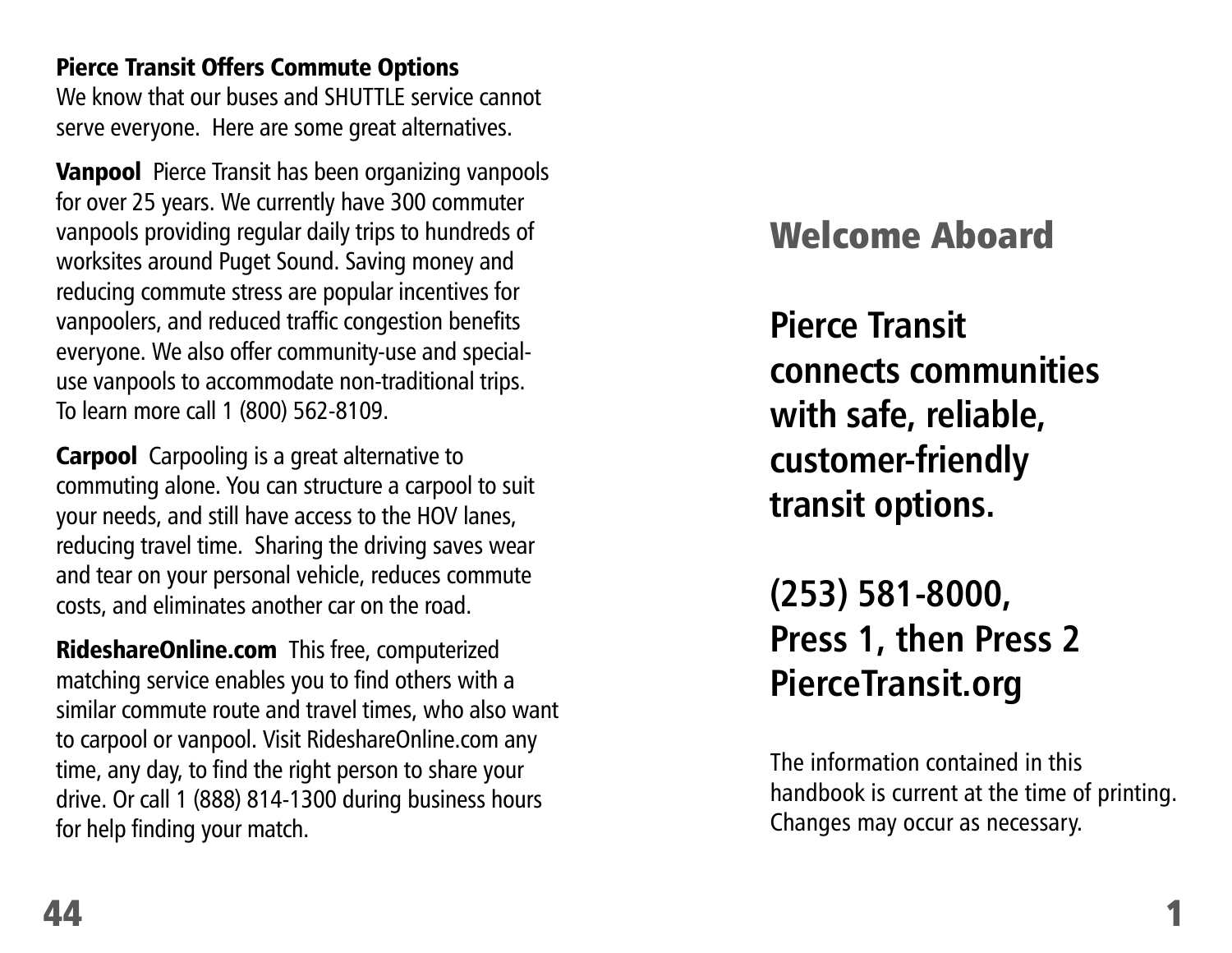#### Table of Contents

| Service Animals and Pets  Page 18             |  |
|-----------------------------------------------|--|
|                                               |  |
| Tips for Requesting Trips Page 20             |  |
| Standing Rides (Subscription Trips)  Page 24  |  |
|                                               |  |
| Conditional Eligibility Trip Planning Page 26 |  |

# ADA Visitor Eligibility

Once you have established ADA eligibility for SHUTTLE service, you are eligible to receive the same level of service with similar agencies nationwide. Pierce Transit has an agreement with King, Snohomish, Kitsap and Thurston Counties to honor established eligibility for our customers. Your ADA SHUTTLE eligibility allows you to travel to destinations in these neighboring counties for the duration of your eligibility. When traveling to these areas please call our SHUTTLE Customer Services staff to schedule your trips.

You are also entitled to 21 days of visitor service over a one year time period with similar transit providers nationwide. The transit provider in the area you are visiting may require that you provide documentation of your ADA eligibility, documentation of where you live, or possibly documentation, such as a doctor's note, certifying your disability if your condition is not apparent. In some instances the transit agency may want to contact Pierce Transit to verify your eligibility. Please call if you require assistance.

For out of area visitors who do not have an eligibility status that they are transferring, confirmation of an existing disability that impacts travel must be confirmed if the disability is not evident. This verification is commonly accomplished through the individual providing a professional verification of disability by fax. Please call if you have questions.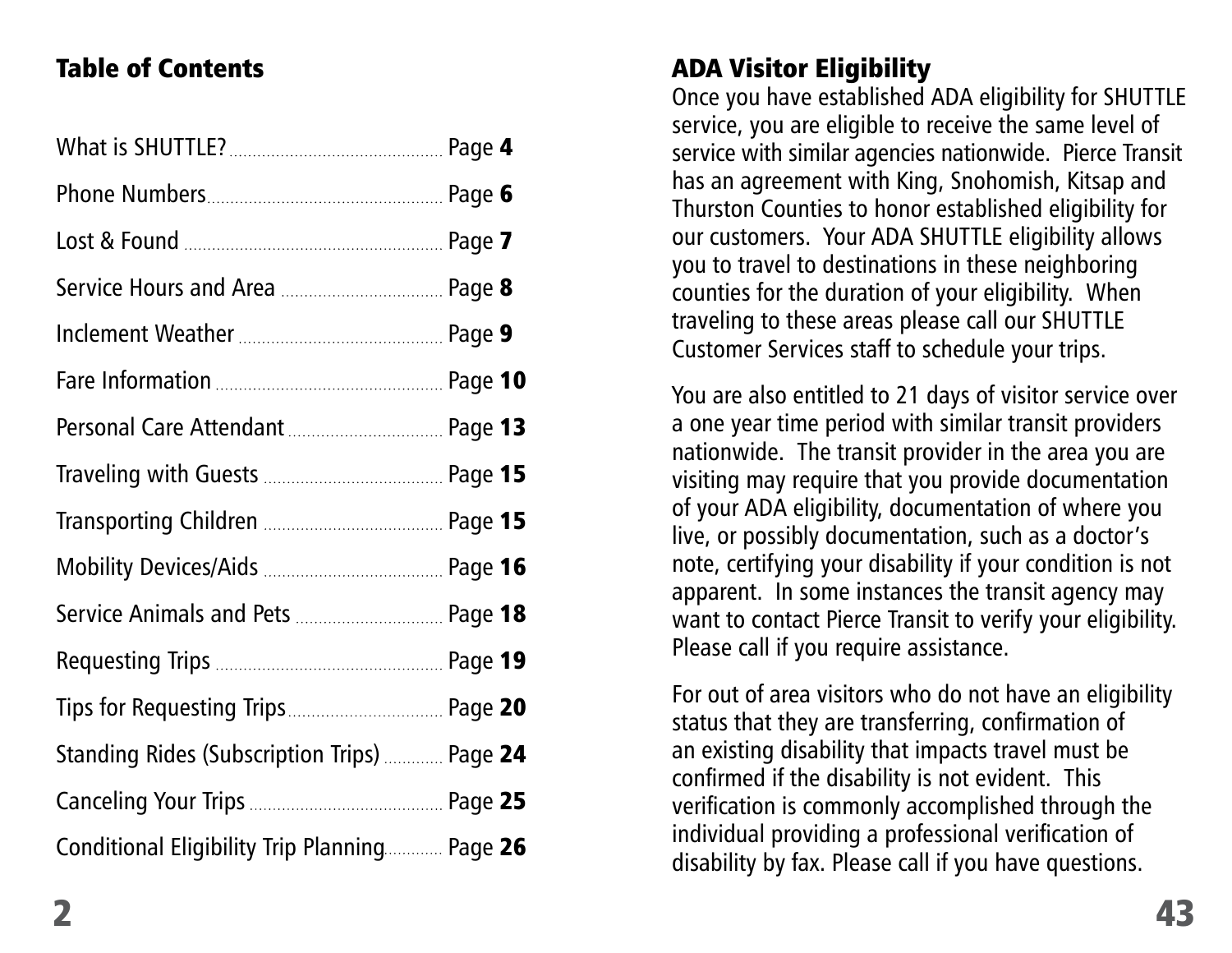#### **SHUTTLE Eligibility decisions are based on ADA criteria:**

• Functional ability to ride and navigate the system.

• Functional ability to board and disembark a fixed route bus.

• Functional ability to travel to and from bus boarding locations when traveling within the agency service area.

• Availability of fixed route accessibility.

• Individuals are eligible only for those trips in which they meet the eligibility criteria.

• After accounting for commonly available assistance within the fixed route system, the individual's condition must prevent boarding, riding, disembarking, or traveling to and from the fixed route system, not just make such activities more difficult than for an individual who does not have the condition.

• If impairment related conditions make the job of accessing transit more difficult, but does not prevent access, then the person is not eligible.

• Feeder service to and from accessible fixed route transit centers or bus stops is a viable option for removing travel barriers for people who qualify for conditional eligibility.

Pierce Transit provides transportation services for people with disabilities in the most integrated setting. This is the most socially and fiscally responsible approach. Pierce Transit offers a 100% accessible local transportation system.

| Waiting Areas and Common Lobbies Page 27                                       |
|--------------------------------------------------------------------------------|
| SHUTTLE Responsibilities  Page 28                                              |
| Customer Responsibilities  Page 28                                             |
| Your Safety is Important to Us  Page 32                                        |
|                                                                                |
| <b>Revised Code of Washington</b><br>and/or the Tacoma Municipal Code  Page 34 |
|                                                                                |
|                                                                                |
| Immediate Suspension Policy  Page 39                                           |
| Suspension Appeals Process  Page 39                                            |
|                                                                                |
| Americans with Disabilities Act  Page 41                                       |
|                                                                                |
|                                                                                |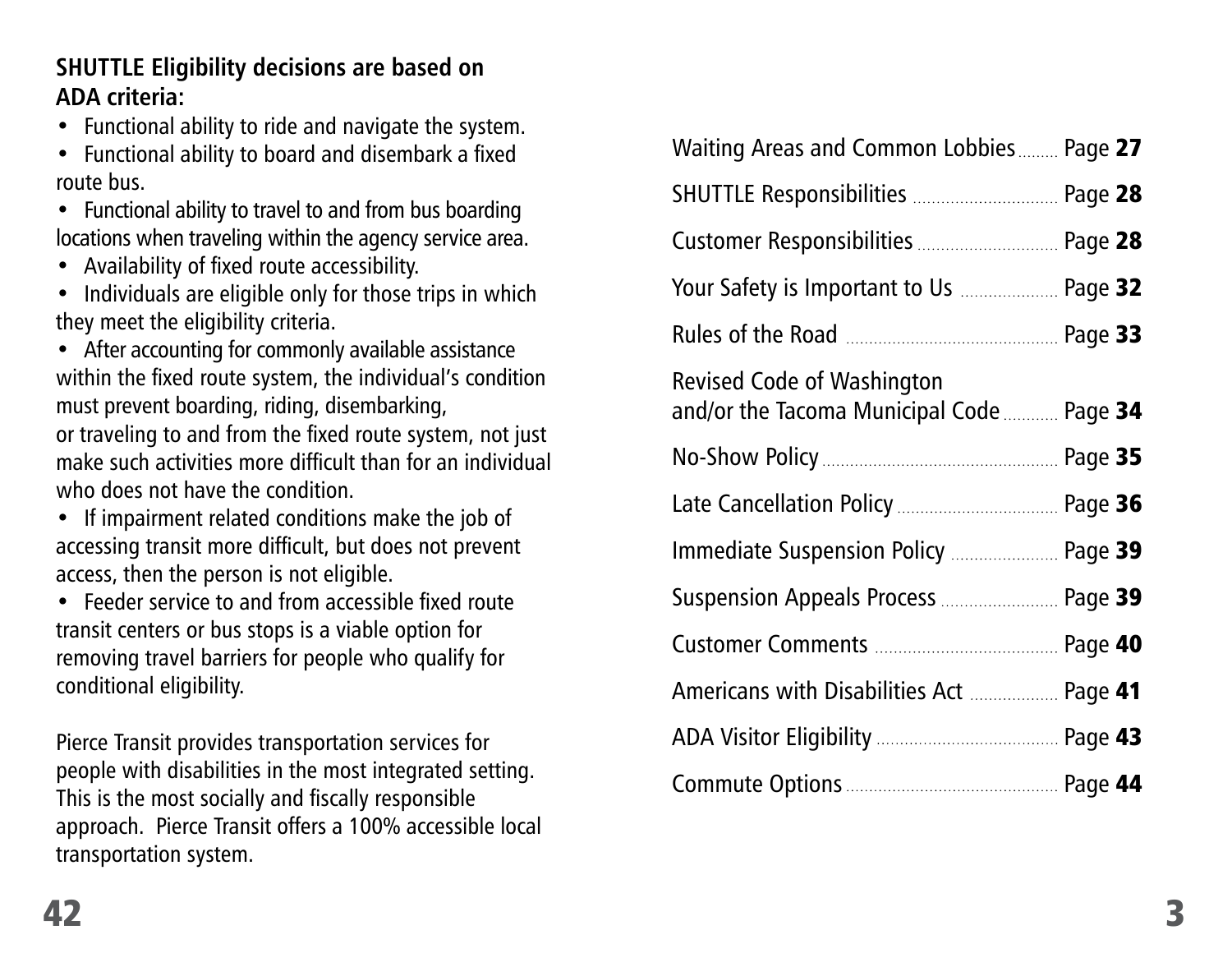#### What is SHUTTLE?

**SHUTTLE is a shared-ride service** for customers who, because of their disabilities, are unable to ride a regular Pierce Transit bus. SHUTTLE provides doorto-door service, or in some instances, transportation to transit centers or bus stops to connect with regular bus service. The SHUTTLE vehicle may make several stops along the way before it arrives at your destination.

SHUTTLE is public transportation and should not be confused with private or medical transportation. Customers may not specify the type of vehicle used to provide transportation and will be required to ride with other customers.

We need to balance your needs with other customers' needs. Because we have a limited number of vans, it may not always be possible to schedule your trip at the exact time you request. Matching rides is the most complex part of getting you where you need to go on time.

When you call, the Reservationists will do their best to accommodate your request. However, the Reservationist may adjust the pick-up time up to one (1) hour earlier or later than your requested time.

- A detailed explanation of the incident or suggestion.
- Your name and telephone number.



SHUTTLE operators are not permitted to accept tips. If you are pleased with the service of a particular operator, please complete a comment card. Each comment is shared with the employee involved.

# Americans with Disabilities Act (ADA)

The Department of Transportation has published detailed regulations interpreting the ADA in 49 C.F.R. Part 37. Pierce Transit adheres to these ADA policies and procedures for making individual eligibility determinations for SHUTTLE (paratransit) service. The process must strictly limit ADA paratransit eligibility to those individuals who meet the eligibility criteria (49 C.F.R. §37.125 (a)).This criteria requires Pierce Transit to determine eligibility based on the individual's functional capability, not the presence of a disability (49 C.F.R. §37.123).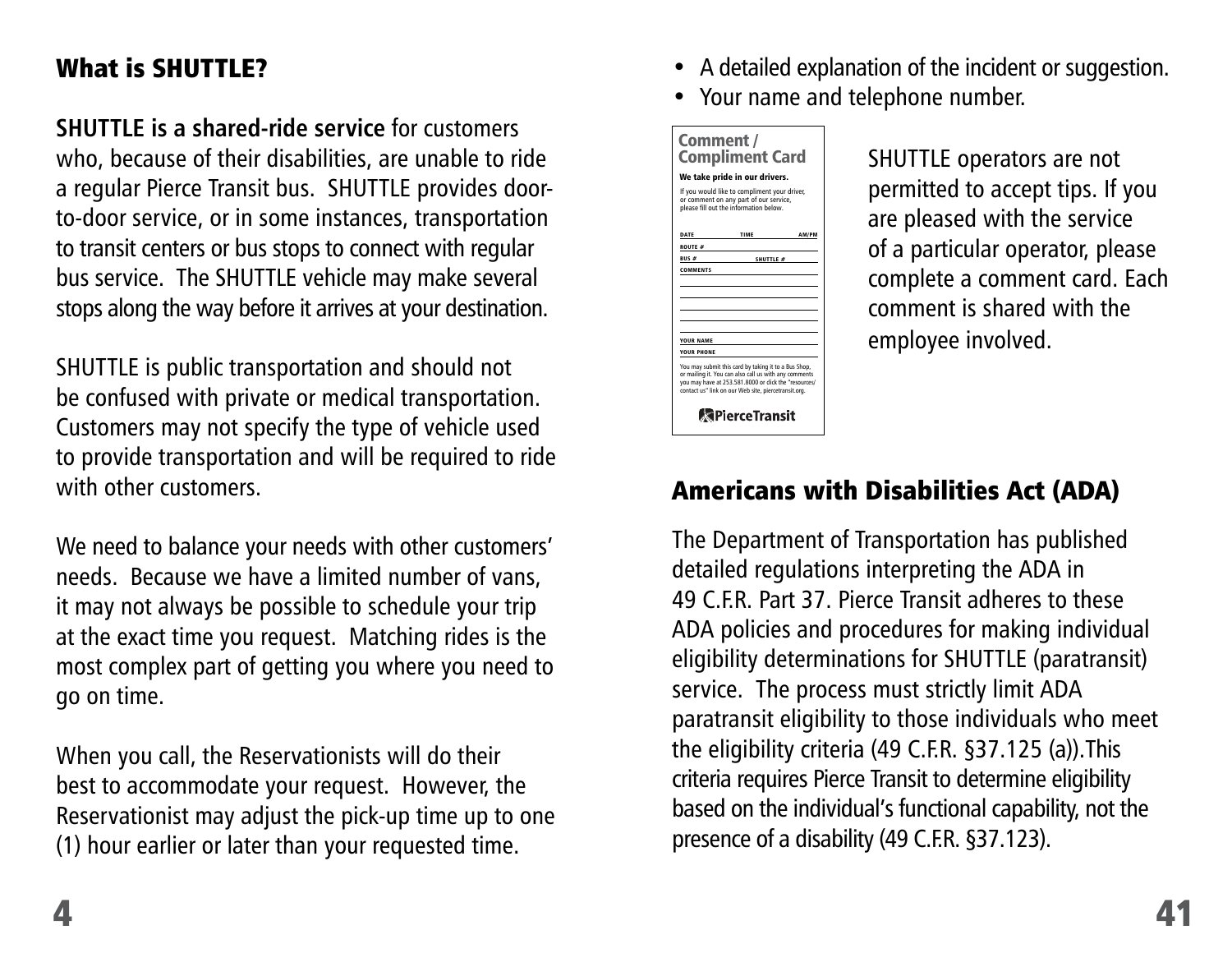#### Customer Comments

Whenever you have comments about SHUTTLE service, we want to hear them. All complaints, suggestions, and commendations are welcome.

You can mail your suggestions, comments, or complaints by using the postage-paid comment cards provided in the information racks on all SHUTTLE vehicles. You may write and mail your own comment to us at:

> **ATTN: SHUTTLE Customer Service Office Pierce Transit 3720 96th St SW Lakewood WA 98499**

Or you can call SHUTTLE Customer Service. Representatives are available to take your comments seven days a week during regular business hours.

You may submit comments through Pierce Transit's website at http://www.PierceTransit.org/contact-us/

#### **Providing the following information will help us thoroughly investigate your comments:**

- Date, day, and time of the incident.
- Operator's badge number or name.
- Vehicle number.

The more flexible you can be about the time you request, the easier it is to serve a greater number of customers.

Trips are scheduled to allow for adequate travel time between stops. Travel times are designed to be comparable to the fixed route buses. Be sure to allow enough travel time to reach your destination. Every trip is important and you may schedule a trip for any purpose.

SHUTTLE will take you where you want to go, within our regular service area and hours of operation, based on fixed route service.

SHUTTLE requires an obstruction-free approach and sufficient turn-around area for its vehicles. Under some conditions, our policy of door-to-door service will not be available to customers.

Alternate pick-up and drop-off locations may be established because of obstructed driveways, turnarounds, or other safety concerns.

SHUTTLE Operators must be able to clearly see your address from the street. Be sure that your address is posted using adequate markings, and is well lit for trips that occur during hours of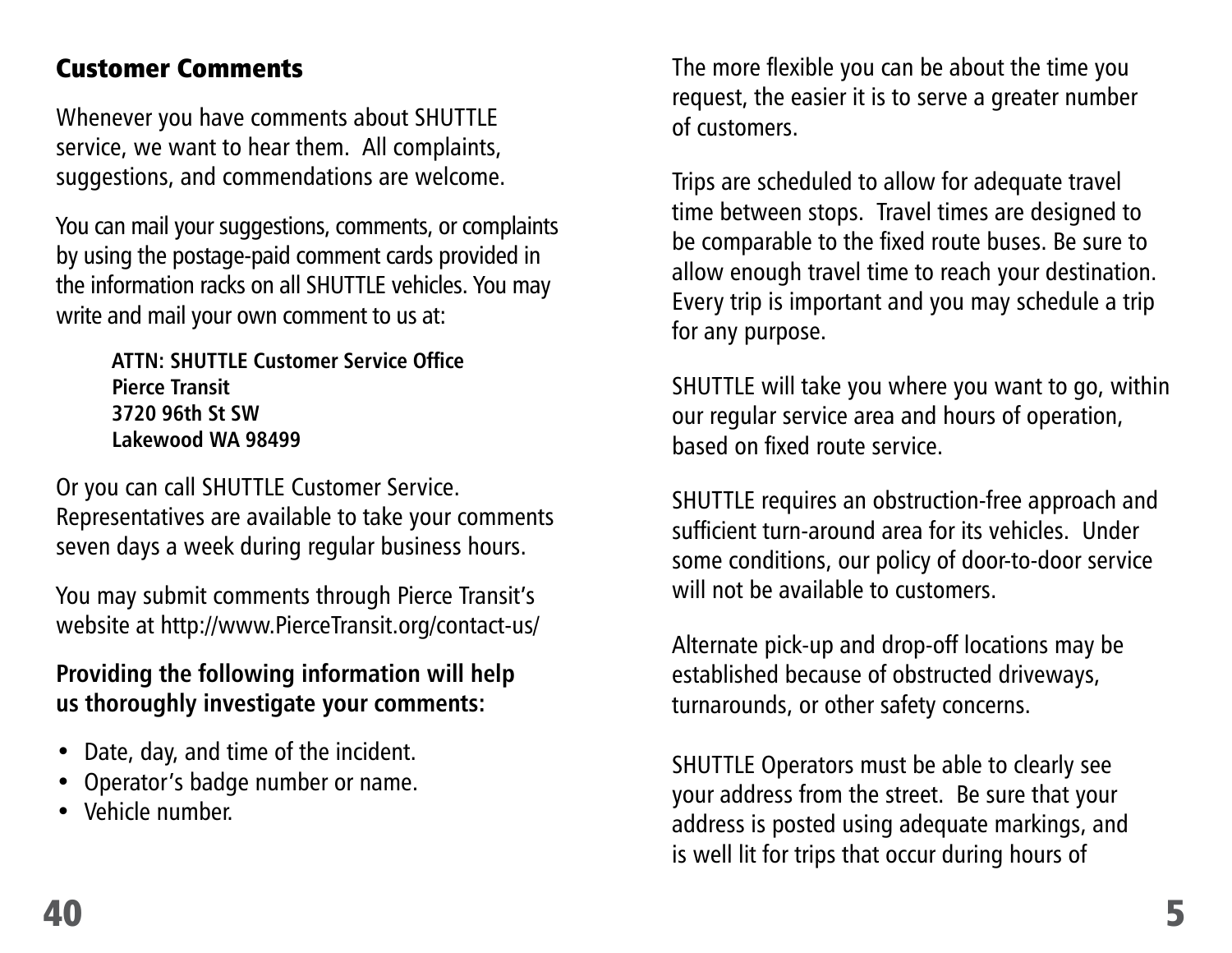darkness. If you have requested and been approved to have the vehicle access your residence through an alley, be sure that your address is clearly posted on the alley side too.

Our SHUTTLE Customer Service staff will answer any questions you have regarding SHUTTLE service. Call SHUTTLE Customer Service, or visit piercetransit.org. All calls are recorded for quality assurance purposes.

You must meet the Americans with Disabilities Act (ADA) requirements and be eligible to ride SHUTTLE. SHUTTLE customers have an end date on their eligibility determination letter and will need to re-apply to maintain eligibility. If you have any questions about eligibility, please call us at (253) 581-8000.

#### Immediate Suspension Policy

Behavior that presents a danger to the health and safety of our customers or a Pierce Transit employee will result in immediate suspension. Such behavior includes conduct that is violent, seriously disruptive, illegal, or any unlawful transit conduct defined by the Revised Code of Washington (9.91.025) and/or the Tacoma Municipal Code (8.52.020).

You can appeal the decision. Pierce Transit must receive the written notice of Intent to appeal within ten (10) working days of receipt of the notice of suspension. Because of the serious nature of the offense, the suspension will continue while awaiting appeal.

#### Suspension Appeals Process

If you wish to appeal the decision, please write a letter to Pierce Transit's Paratransit Manager at:

> **ATTN: Paratransit Manager Pierce Transit 3720 96th St SW Lakewood, WA 98499**

A final decision will be made after careful review of the facts. A hearing will be scheduled within 30 working days of receiving the appeal, and a determination will be made within 30 calendar days of the hearing. A written determination will be sent to the person who appealed the action.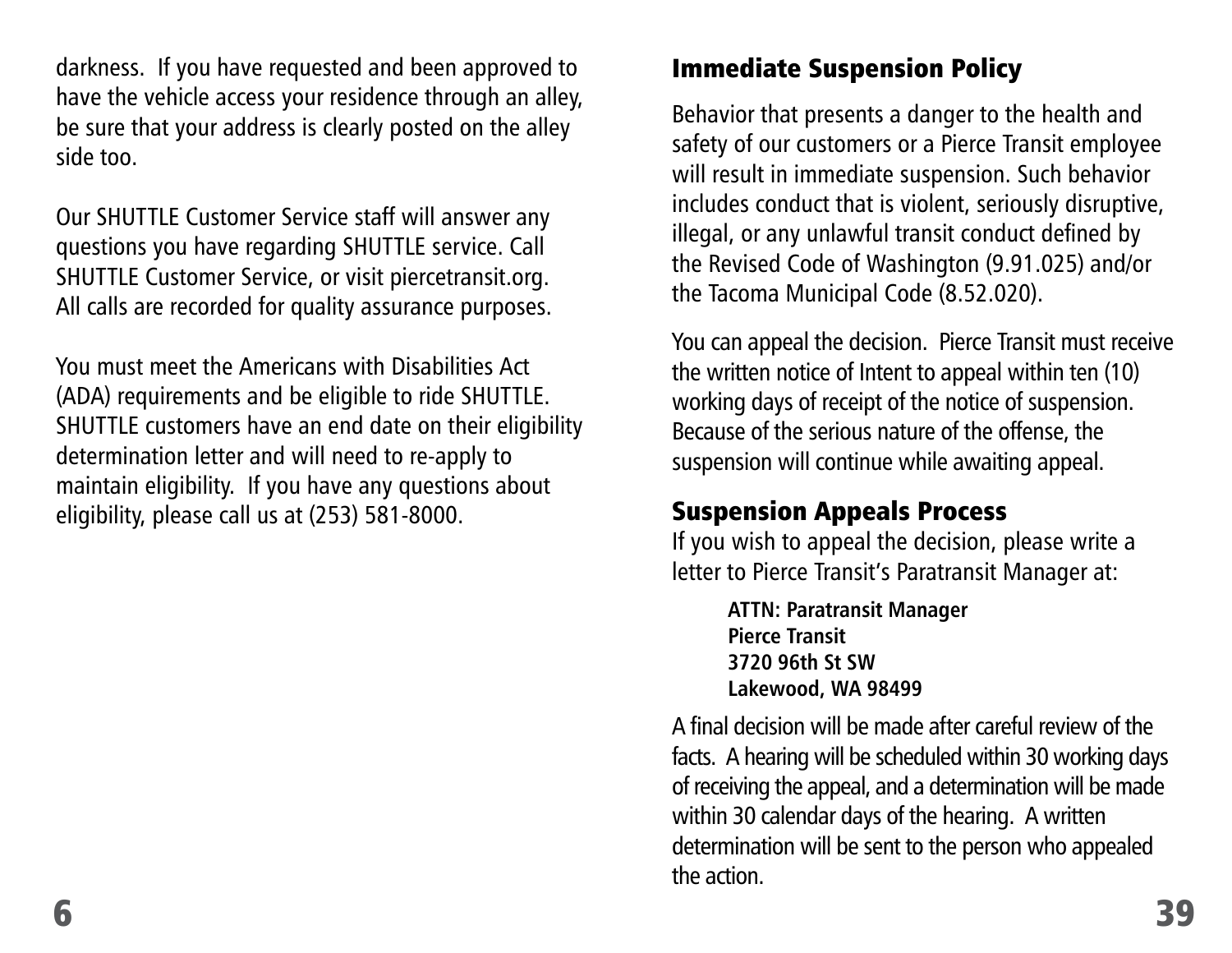Suspensions are progressive and will be imposed as follows:

- First level of violation 10% of scheduled trips are no-shows in a continuous 30-day period: **7 days of suspension**
- **Second level of violation** an additional 10% of scheduled trips are no-shows in a continuous 30-day period: **14 days suspension**
- Third level of violation an additional 10% of scheduled trips are no-shows in a continuous 30-day period: **21 days of suspension**
- Fourth level of violatio**n**  an additional 10% of scheduled trips are no-shows in a continuous 30-day period: **28 days of suspension**

If more than two years elapse between any two stages of violations, the progression of suspensions begins again at the first level.

**You can appeal the decision.** If you dispute a suspension under this policy, you have the right to file an appeal. Appeal Requests may be filed by the deadline per the instructions included with your notice of suspension. If you miss the Appeal Request deadline, your SHUTTLE service will be suspended on the date listed on your SHUTTLE Service Suspension Notice.

# To Contact SHUTTLE:

- 1. Dial (253) 581-8000
- 2. Press 1 for SHUTTLE/ Fixed Route Customer Service
	-
- 3. Then Press 2 for SHUTTLE
- 4. Then Press:
	- 1) for Reservations
	- 2) for Cancellations
	- 3) for Eligibility
	- 4) for Fare Information
- 1-800-562-8109 (toll-free within Washington) • 711 (TTY)

# Lost & Found

Please call Monday through Friday. Customers are responsible for picking up lost items.

- (253) 581-8000 (inside local calling area)
- 1-800-562-8109 (outside local calling area)
- 711 (TTY for individuals with a hearing impairment)

# Regular Bus Phone Numbers

- Regular Bus Information: (253) 581-8000
- Toll-Free Line: 1-800-562-8109
- TTY for individuals with a hearing impairment: 711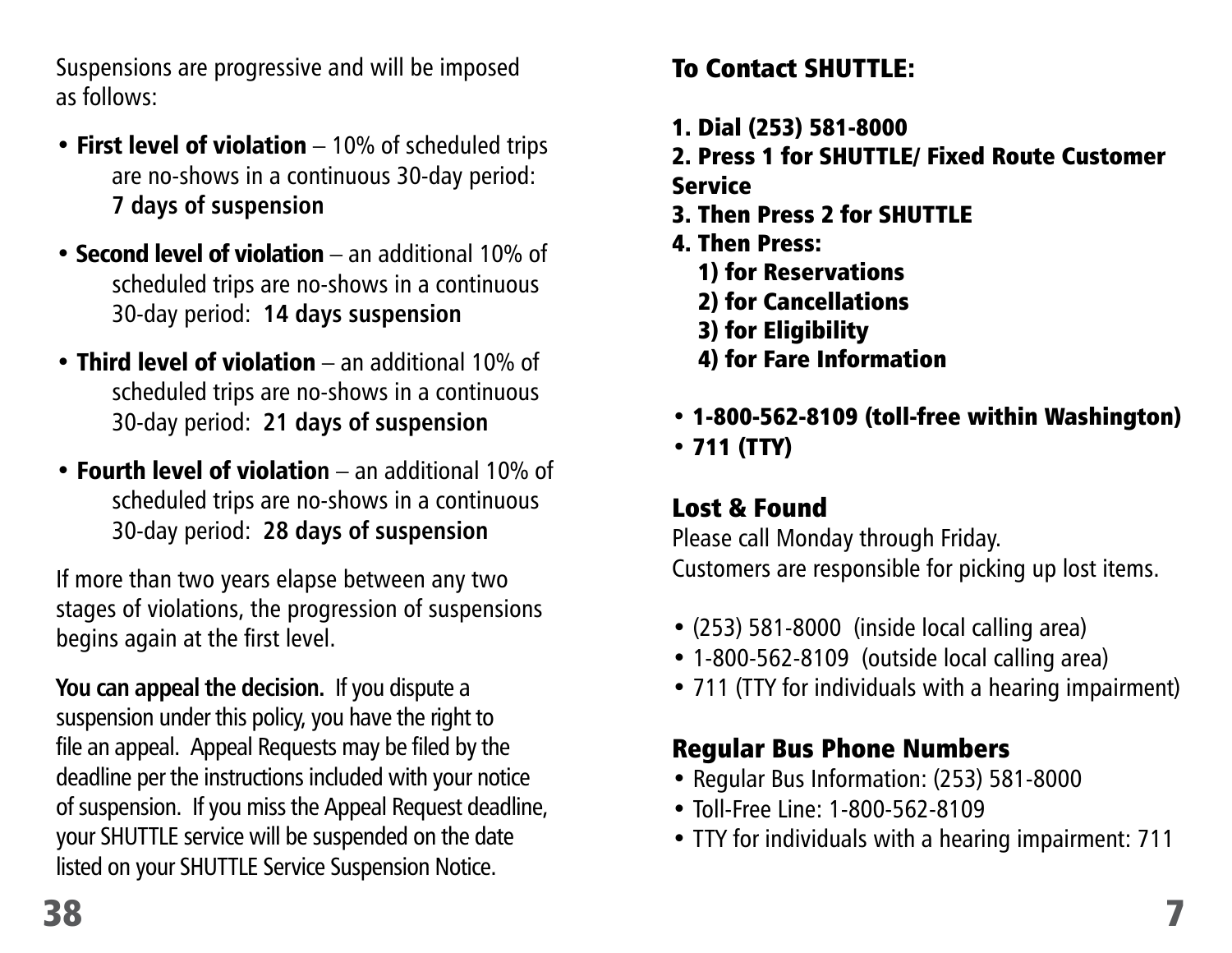#### Service Hours and Area

SHUTTLE can pick you up from and take you to any location within 3/4 of a mile of any local Pierce Transit bus route, during the hours the fixed route bus operates in the area.

Pierce Transit does not offer SHUTTLE service outside our regular fixed route bus service area.

If you live outside the service area, you will need to make arrangements to make your way to a location inside the service area to receive SHUTTLE trips. SHUTTLE staff will work with you to determine the best pickup and drop-off points. They can also help you make travel arrangements with adjoining transit agencies.

To determine whether a specific address is within our service area, please call SHUTTLE Customer Service.

the customer will be notified of a suspension from SHUTTLE (see No-Show Policy on page 35).

Prior to sending a suspension letter, SHUTTLE will review all no-shows and late cancellations to ensure that the process was followed properly and an accurate count is represented. Any no-show or late cancellation that is found to be in error will be removed from the customer's account.

**No-shows or late cancellations that occur due to circumstances beyond the control of the customer, as reported to customer service, will not be considered a violation.**

In any 30-day continuous period, any customer who has scheduled trips and has been a no-show for at least 10% of those trips will receive a suspension notice. Customers will receive written notice of the violation, citing which trips were no-shows or late cancellations and the proposed date of suspension of service. No-shows or late cancellations must be disputed within ten business days after the date of the Notice of Suspension.

The suspension will not take effect for a minimum of twenty-one days from the date on the notice.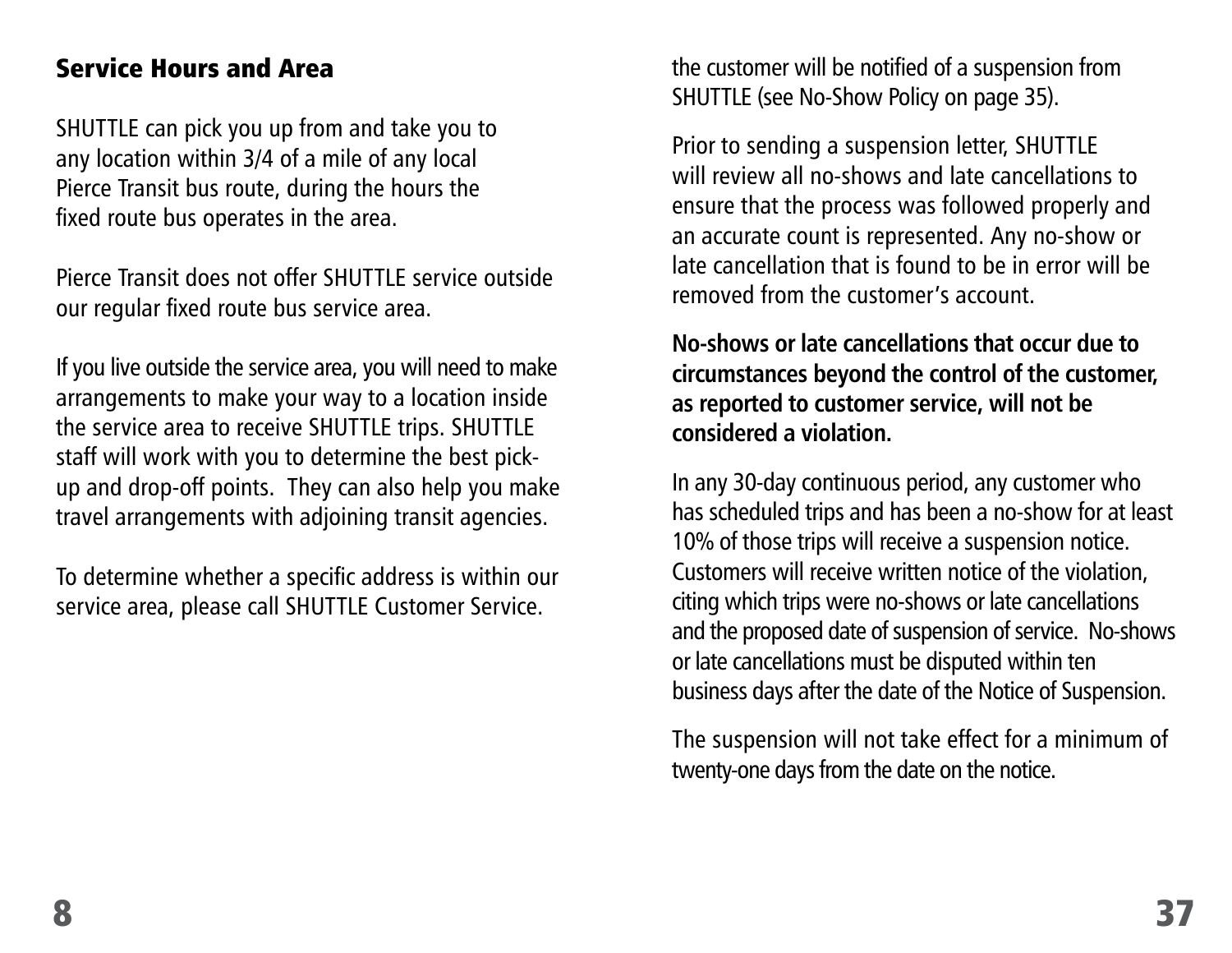#### Late Cancellation Policy

Because last-minute cancellations can slow down service and increase our costs, Pierce Transit has a policy for canceling SHUTTLE reservations.

When you call to cancel a trip, please be sure to cancel all of the trips you will not be taking on that date. Failure to cancel at least two hours before the scheduled trip results in a late cancellation.

- Customers who are not at the location at the time of the scheduled confirmed pick-up will be charged with a no-show for that trip.
- Three late cancellations within a 30-day continuous period equal one no-show.
- Cancellations made at the door for an on-time pickup will be considered a no-show.
- Cancellations made at the door on a late pick-up due to provider fault, will not be considered a violation.

**Customers must cancel their trip(s) two hours before their scheduled trip(s).** Failure to do so results in a late cancellation, and three late cancellations within a continuous 30-day period are treated as one no-show. Once a customer accumulates no-shows equaling 10% of their total trips within a continuous 30-day period,

#### Holiday Service

On most major holidays, regular buses and SHUTTLE vehicles run on a modified schedule. Please call SHUTTLE Customer Service for holiday schedules.

#### Inclement Weather

Service will be limited and possibly canceled when adverse weather creates conditions hazardous for customers, operator assistance, and vehicles.

For the most updated information during snow, ice, or other inclement weather, please call SHUTTLE Customer Service.

**You must ensure that your sidewalks, driveways, and ramps are cleared of snow or ice so operators can safely assist you.**

If your trip starts or ends on a hill or side street, SHUTTLE vans may not be able to get there until the street is safe to travel.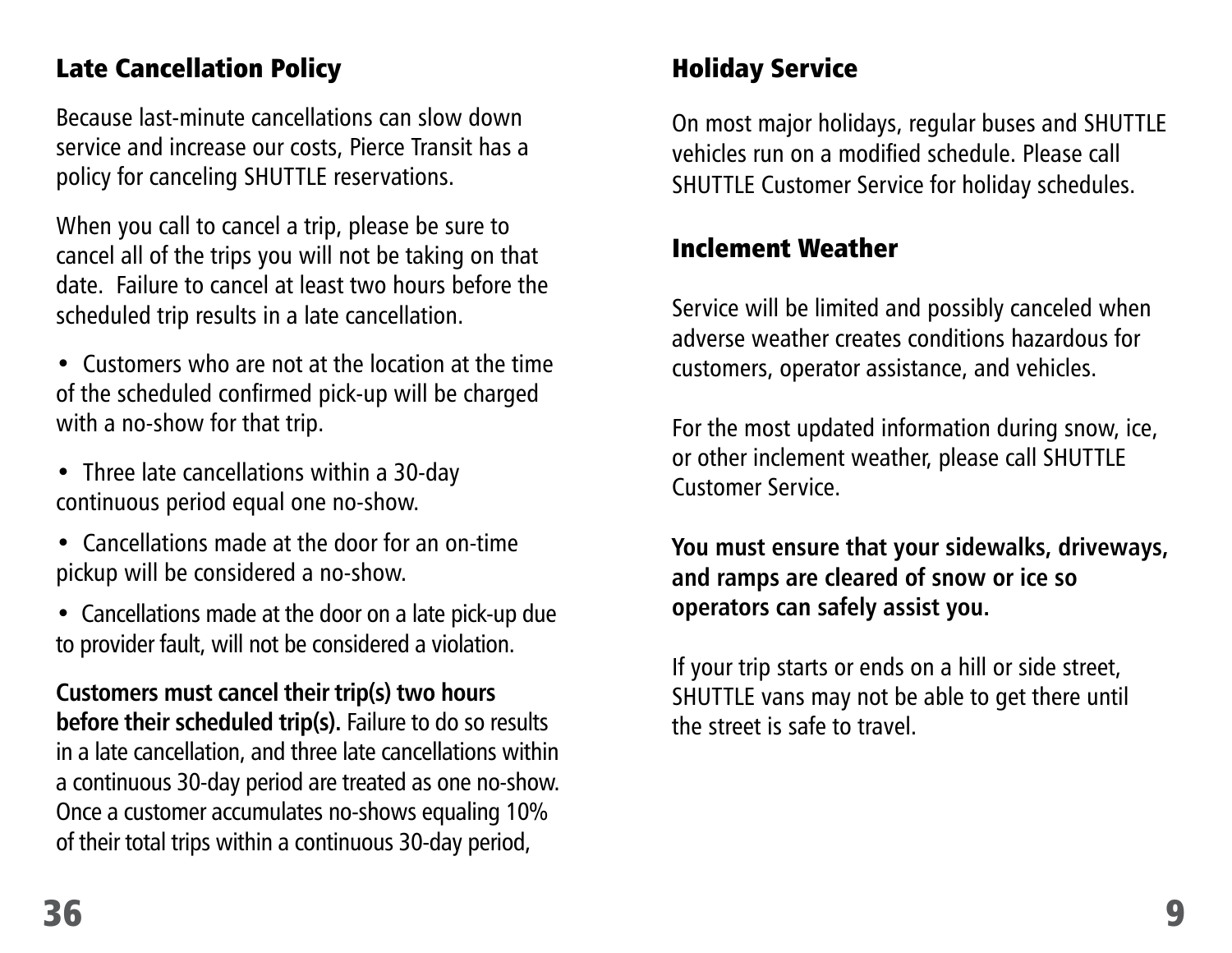#### Fare Information

Please ask the Reservationist about the current fare for a one-way SHUTTLE trip. Fares are subject to change.

**You must pay the fare each time you board a SHUTTLE vehicle. Failure to pay the fare is a violation of law, and subject to suspension of service.**

You may pay the fare using cash, tickets or a monthly SHUTTLE pass. Passes can be purchased in person, online or by mail. For information about the different fare options currently available, call Customer Service at (253) 581-8000.

Have the fare ready. Drivers do not carry change and are not allowed to search purses, pockets, or backpacks for a customer's fare. You must put the fare in the fare box, or hand it to the driver, each time you board the van. If you have purchased a virtual monthly pass or Pierce Transit specific pass, it will be noted on the SHUTTLE Operator's manifest.

Guests/companions and children six (6) years of age or older are required to pay a fare.

Personal Care Attendants (PCAs) and children five (5) years of age and under are not required to pay a fare. 17. Engaging in other conduct inconsistent with transit operations and refusing to obey the lawful command(s) of an agent of the transit authority or a peace officer to cease such conduct.

**Unlawful Transit Conduct** (UTC) is a misdemeanor offense with a maximum fine of \$1,000, incarceration for 90 days, or both fine and imprisonment. Violators may also be excluded from transit services.

**Assault on a Transit Employee.** Assaulting a transit operator or any transit employee is a Class C Felony (RCW 9A.36.031). It is also a federal offense, and is punishable under the U.S. Patriot Act.

## No-Show Policy

When customers schedule trips and then fail to take them without proper notice, our efforts to maintain timely service and minimize costs are impacted. A no-show occurs when a customer does not board the vehicle within five minutes of the SHUTTLE vehicle arrival within the scheduled 30-minute window, the customer is not there, or no longer wants to take the scheduled trip.

If you have requested a trip and cannot ride, it is your responsibility to call SHUTTLE Customer Service and cancel the scheduled trip.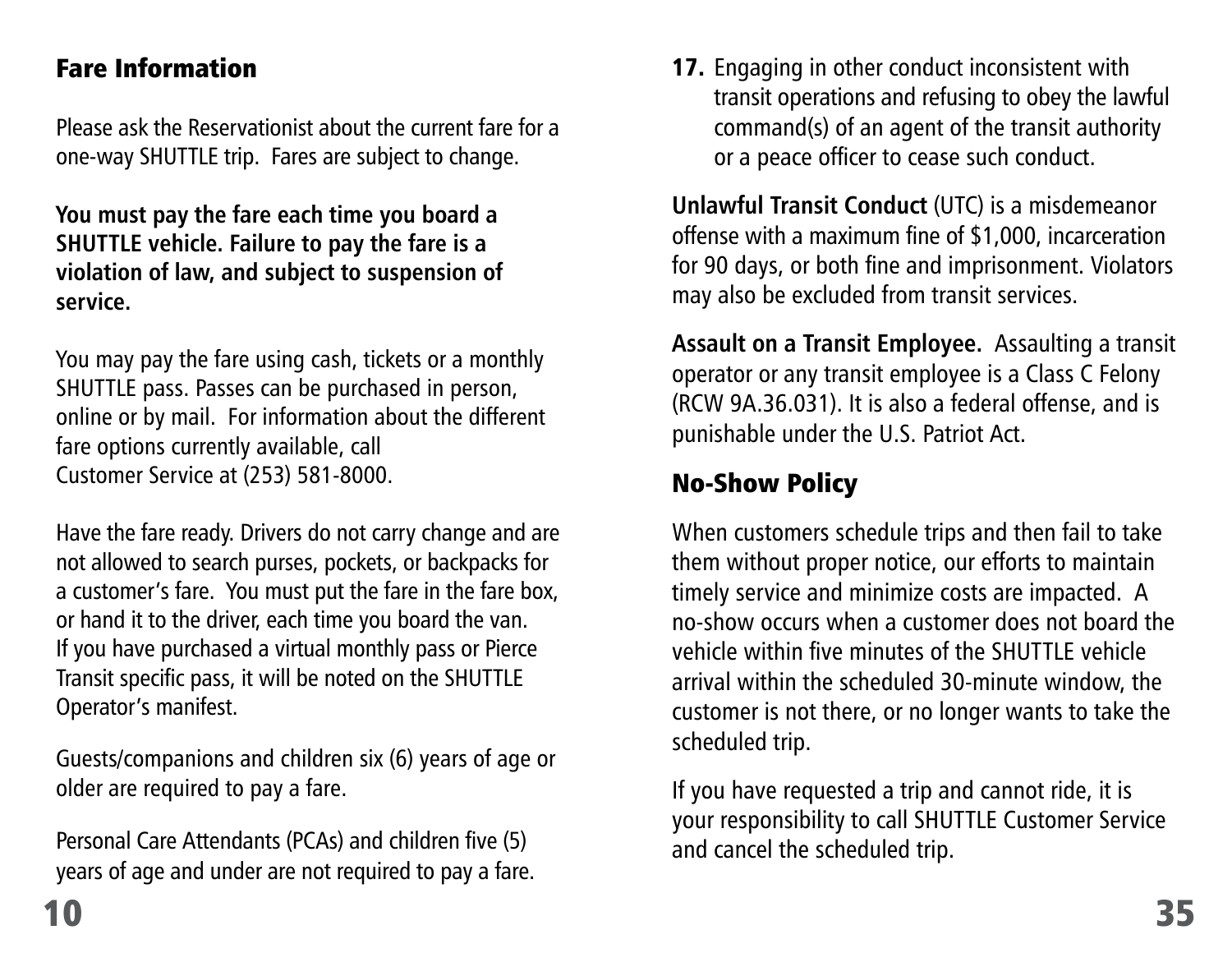#### The Revised Code of Washington (9.91.025) and/or the Tacoma Municipal

Code (8.52.020) prohibit the following activities in transit vehicles, at bus shelters, and at transit facilities:

- 1. Transporting dangerous, flammable, or explosive materials.
- 2. Discarding hazardous substances or automotive fluids.
- **3.** Obstructing transit vehicles, services, or passengers.
- 4. Consuming or being under the influence of illicit drugs or alcohol, or possessing open alcoholic beverage containers.
- **5.** Unreasonably disturbing or harassing others by being unruly, loud, harmful, raucous, or intimidating.
- 6. Throwing an object with intent to do harm.
- 7. Destroying, defacing, or damaging property.
- 8. Gambling.
- 9. Smoking, except in designated areas.
- 10. Littering.
- 11. Spitting.
- 12. Urinating or defecating, except in a restroom.
- 13. Playing sound-producing equipment without earphones or similar device.
- 14. Skating or riding skateboard-type equipment.
- 15. Possessing or trying to use an unissued transfer or fare media.
- 16. Impersonating a transit employee.

There is no charge for service animals or pets.

If your disability prevents you from handling money, tickets, or passes, please call SHUTTLE Customer Service about ways we can help you have the fare available when you need to ride SHUTTLE.

# Regional Reduced Fare Permit (RRFP)

If you are 65 or older, have a doctor-verified disability or a Medicare card, you may ride the regular bus for a discounted fare. You must show a valid Regional Reduced Fare Permit (RRFP) when paying a discounted fare on fixed route bus service.

A one-time fee is charged for a permanent permit. If you lose your permit or if you receive a temporary permit, it will cost you the same fee each time you need to replace it. For information on where to purchase a senior or disabled RRFP, please call Fixed Route Customer Service at (253) 581-8000.

The Regional Reduced Fare Permit is not a monthly pass to ride SHUTTLE. The permit simply verifies your eligibility for regionally reduced fare. The card does not pay your fare.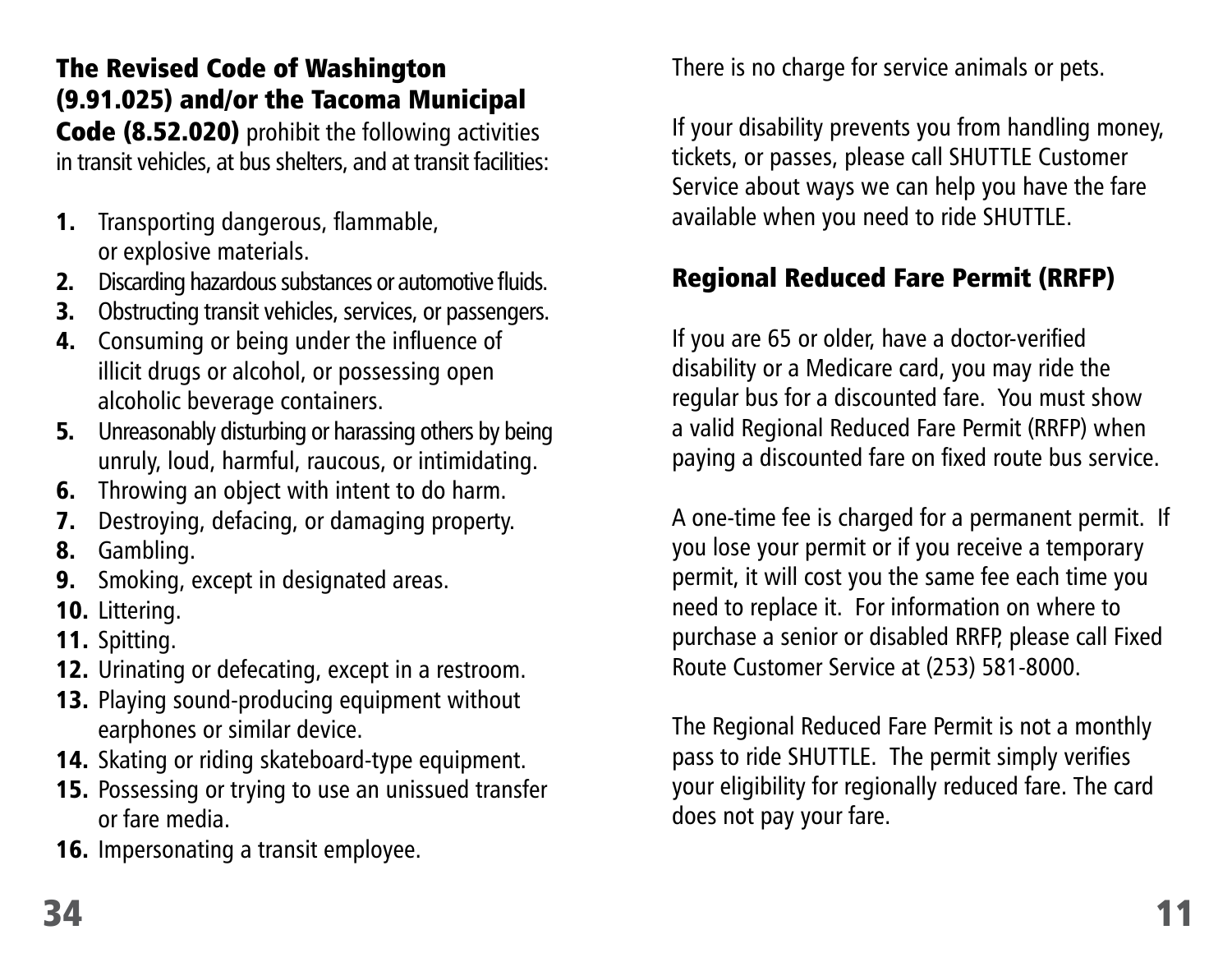#### SHUTTLE Passes and ORCA

#### **SHUTTLE vehicles do not have ORCA equipment.**

For SHUTTLE customers who ride often, a monthly SHUTTLE pass is available.

The SHUTTLE monthly pass is a virtual pass that when purchased will be noted directly in your file for the driver. You will not be required to show a pass to the driver if you have purchased the virtual pass. This pass is valid on the SHUTTLE service ONLY.

Anyone may purchase a virtual SHUTTLE pass for a registered SHUTTLE rider. No identification is required to purchase a virtual SHUTTLE pass.

Virtual SHUTTLE passes are available by mail. Look for a Pass Order Form on SHUTTLE vehicles, or request a form from Customer Service.



# Rules of the Ride

- 1. No use of alcohol.
- 2. No traditional or electronic smoking except in designated areas.
- **3.** No beverages in open containers.
- 4. No eating.
- **5.** All animals must be kept in suitable containers except for service animals.
- 6. Entertainment devices must be played through earphones so that the sound is limited to an individual listener.
- **7.** Speak quietly when using a mobile communications device.
- 8. Children may not be left in strollers. After finding a seat on the bus, remove the child from the stroller. Please fold your stroller to make room for others.
- 9. No lawn mowers or other gas-powered equipment.
- 10. Gasoline and flammable liquids are strictly prohibited at all times.
- 11. No explosives or corrosives.
- 12. Distributing flyers, pamphlets, brochures, or other written material is prohibited unless authorized under a Pierce Transit facilities use permit.
- 13. No unlawful firearms or weapons of any type.
- 14. Please keep children seated while on the bus.
- 15. Customers must wear shirts and shoes when on Pierce Transit vehicles or in Pierce Transit facilities.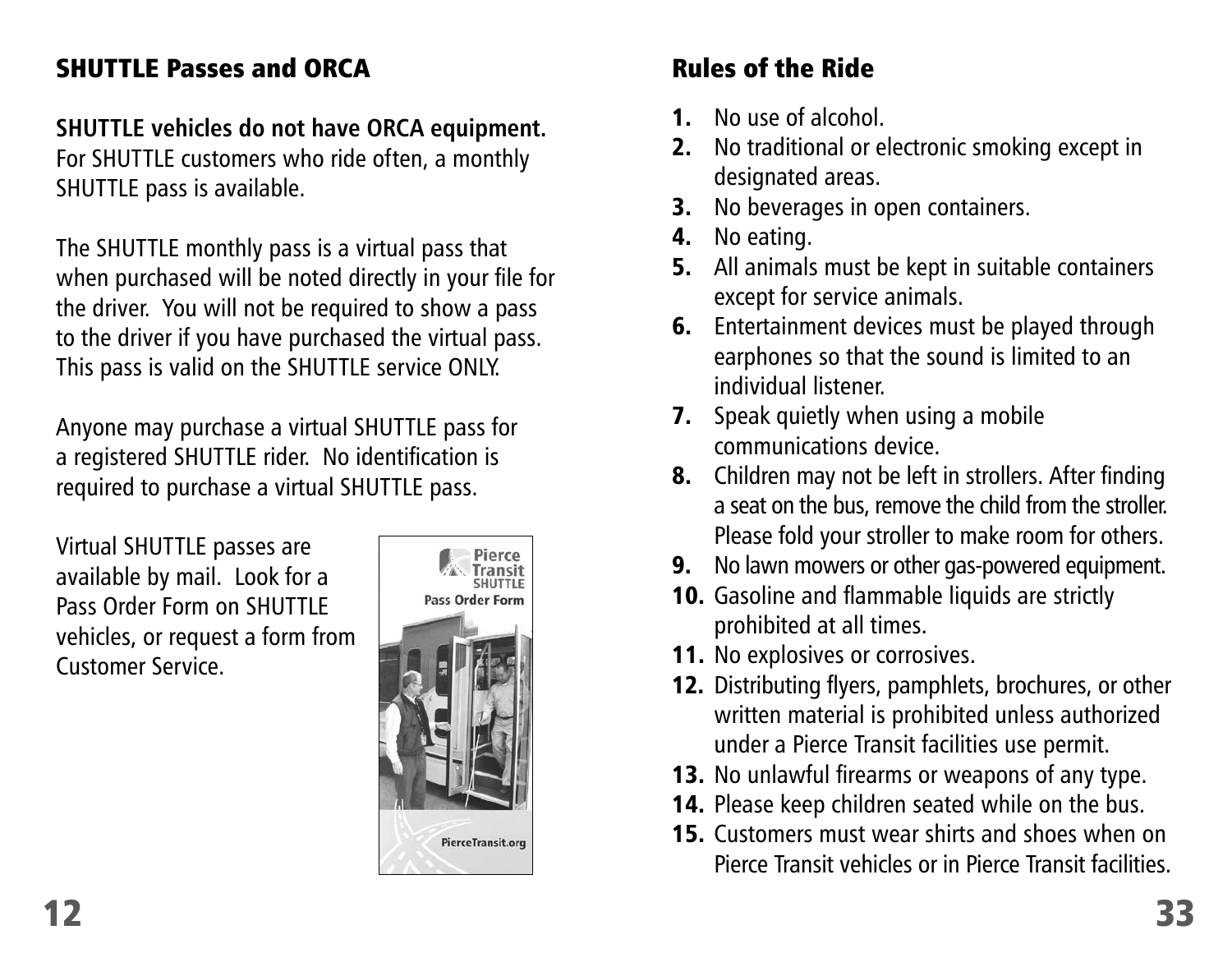**If a customer engages in such improper conduct, the operator will stop the vehicle and call a supervisor or police.** 

#### Your Safety is Important to Us

**For everyone's safety and comfort, Pierce Transit regulates conduct on its buses and transit properties.** 

In simple terms, you need to show respect for your fellow passengers, transit employees and for the transit vehicles and facilities you use.

**Everyone wins.** Transit passengers enjoy a safe, secure, comfortable and inviting atmosphere, and the overall efficiency of the transportation system improves.

**It only takes one person to ruin the ride.** That's why we take our "Rules of the Road" very seriously. Those who violate the Rules of the Road or Unlawful Transit Conduct (UTC) may be asked to leave the vehicle or facility immediately. Violators may be excluded from transit services for a period of 90 days up to one year. In addition, Pierce Transit Police and/ or Safety, or local law enforcement agencies can cite those in violation of UTC.

You may buy a virtual SHUTTLE pass online at **PierceTransit.org**. Just go to "Fares" and click on "Purchase," located at the top of the page. Anyone using both fixed route local service and SHUTTLE may purchase a Pierce Transit specific pass to be loaded onto an ORCA card. This Pierce Transit specific pass is good only on Pierce Transit local service and SHUTTLE. For more information regarding fares refer to our website or Pierce Transit's routes and schedules book.

#### You may buy a SHUTTLE pass at:

**Tacoma Dome Station** 505 East 25th Street, Tacoma

#### Personal Care Attendant (PCA)

Please be advised that you will be left alone on the SHUTTLE vehicle anytime that our operator assists other customers. The vehicle will not always be visible to the operator at those times.

You will be dropped off at your destination, even if someone is not waiting for you. We cannot wait with you until someone arrives. If you cannot be left alone, please arrange for a PCA to travel with you.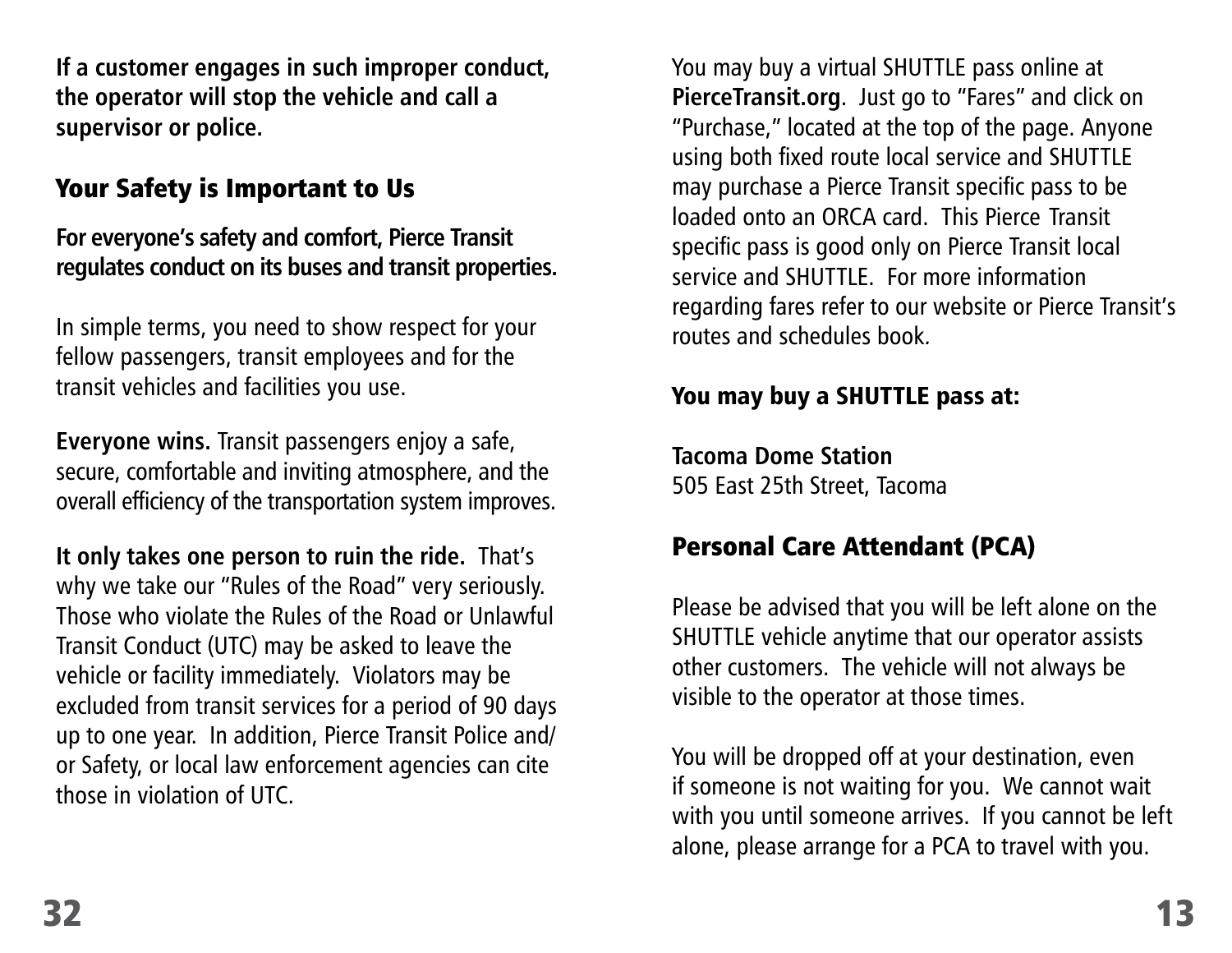A PCA is someone designated or employed to help you, such as a skilled nurse, family member, or care provider. You are responsible for providing your own PCA. Your PCA rides free and must board and deboard at the same location as you. Your PCA may also meet you at both ends of your trips. If you qualify for a Regional Reduced Fare Permit (RRFP), and travel with a PCA, your RRFP may show a PCA endorsement.

#### **Pierce Transit employees cannot serve as your PCA.**

Please inform the Reservationist, each time you make a reservation, when you will be accompanied by a PCA. Be sure to mention if your PCA will be using a mobility aid (for example, wheelchair, walker, oxygen). This information will ensure sufficient room on the vehicle.

#### **A PCA is recommended under these conditions:**

- You are unable to be left alone.
- You are unable to travel independently beyond the door of the pick-up or drop-off.
- You use a wheelchair and must travel up or down more than one step.
- You are traveling on rough or uneven terrain, or any other conditions that present a safety hazard.
- You require supervision on board the SHUTTLE during transport.

#### • **Exhibit appropriate social behavior.**

All riders are expected to use appropriate social behavior while riding on SHUTTLE and when interacting with other riders or SHUTTLE employees. Fighting, throwing objects, pushing, shouting, spitting, rough behavior, and vulgar language are all prohibited. For the comfort and health of all riders, personal hygiene must be maintained within acceptable standards. Service may be denied if clothing or equipment could cause contamination of the vehicle.

#### • **Comply with safety rules.**

All riders must comply with safety rules, which include not smoking, eating, or drinking in SHUTTLE vehicles, and not playing radios or other noise-generating equipment. Firearms or weapons of any type, hazardous chemicals, flammable liquids, explosives, acid, or any other articles or materials likely to cause harm to others are also prohibited. Any article that could spill or has an offensive odor must be effectively sealed to prevent odor from escaping, or the contents from spilling.

#### • **Avoid unlawful transit conduct.**

Pierce Transit reserves the right to suspend or terminate riding privileges of customers who present a danger to the health and safety of our customers or a Pierce Transit employee. Such behavior includes conduct that is violent, seriously disruptive, illegal, or any unlawful transit conduct defined by the Revised Code of Washington (9.91.025) and/or the Tacoma Municipal Code (8.52.020).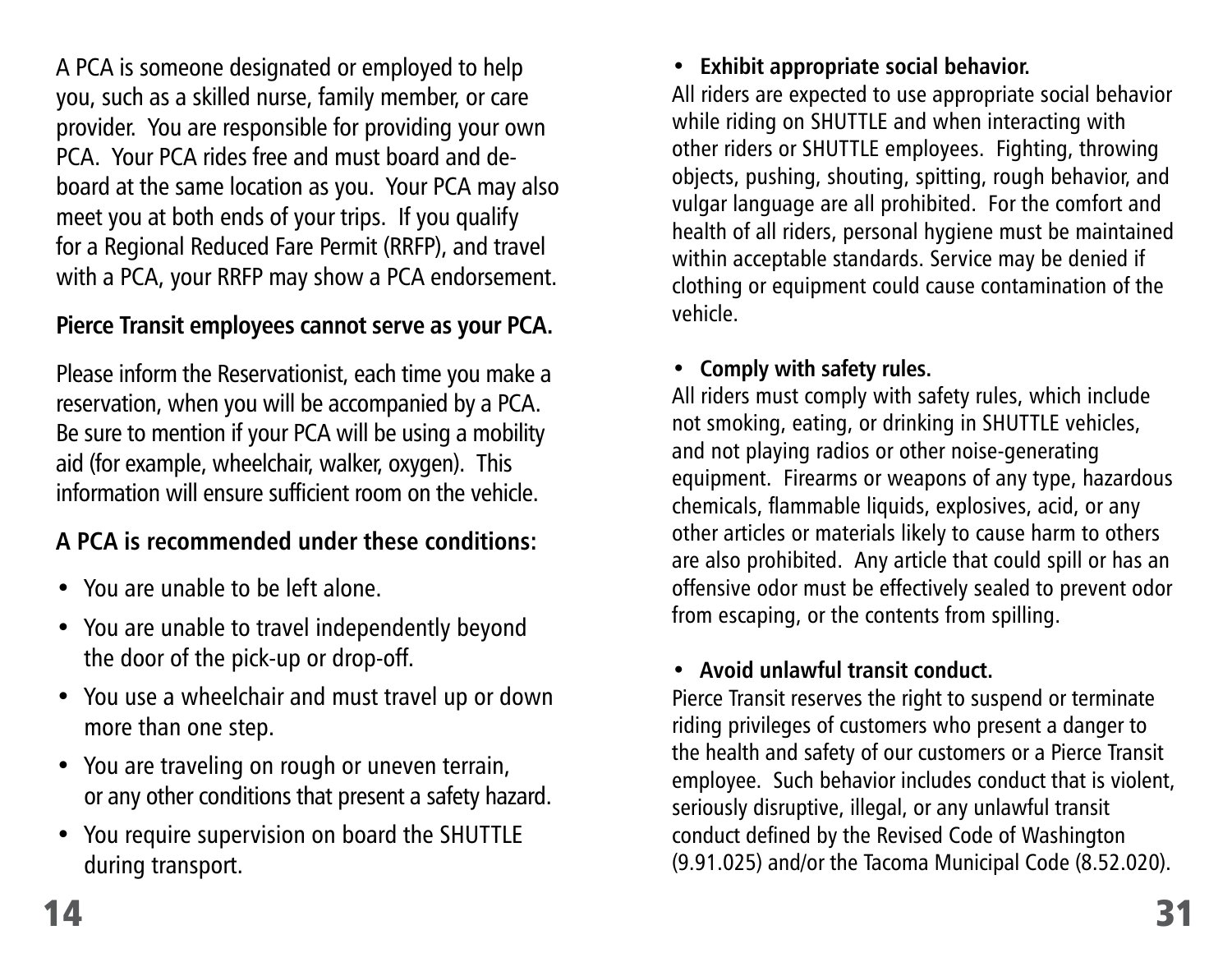#### • **Watch for the operator.**

If you are boarding or de-boarding at a large building or shopping mall, a designated waiting area will be used. You will be dropped off and picked up at the same entrance, unless otherwise requested. Please watch for the SHUTTLE vehicle and make it easy for the operator to find you. Also watch for the operator in common lobbies and at your home to ensure you are ready to travel when the operator arrives.

#### • **Wear your seatbelt.**

For your safety and security, you will be required to use a safety belt while riding on SHUTTLE. Customers must remain seated and secured until the vehicle has come to a complete stop. Remain seated until the operator is ready to assist you out of the vehicle.

#### • **Minimize operator distractions.**

Operators will not engage in unnecessary conversation with you. If you have questions while you are on the vehicle, the operator will gladly help. However, distractions must be kept to a minimum for safety reasons.

#### • **Control your animals.**

Operators will not approach a house where there is a risk of encountering an unfriendly animal. When the operator arrives, make sure your pet is contained or on a leash.

#### Traveling with Guests

Each eligible rider may travel with one guest in addition to their PCA. Additional guests require supervisor approval. Your guest(s) must board and de-board the SHUTTLE at the same location as you. Guests pay the regular SHUTTLE fare. The eligible rider is responsible for any individual and/or apparatus brought aboard the vehicle.

Please inform the Reservationist, when you make a reservation, if guest(s) will accompany you. Be sure to mention if your guest(s) will be using a mobility aid (for example, wheelchair, walker, oxygen). This information will ensure there is sufficient room on the vehicle.

**SHUTTLE will not transport individuals who are not pre-scheduled for a trip.**

#### Transporting Children

Children under six years of age must travel with a responsible, SHUTTLE-eligible adult and may board only when the customer is ready to board. SHUTTLE vehicle safety belts are compatible for use with child safety seats.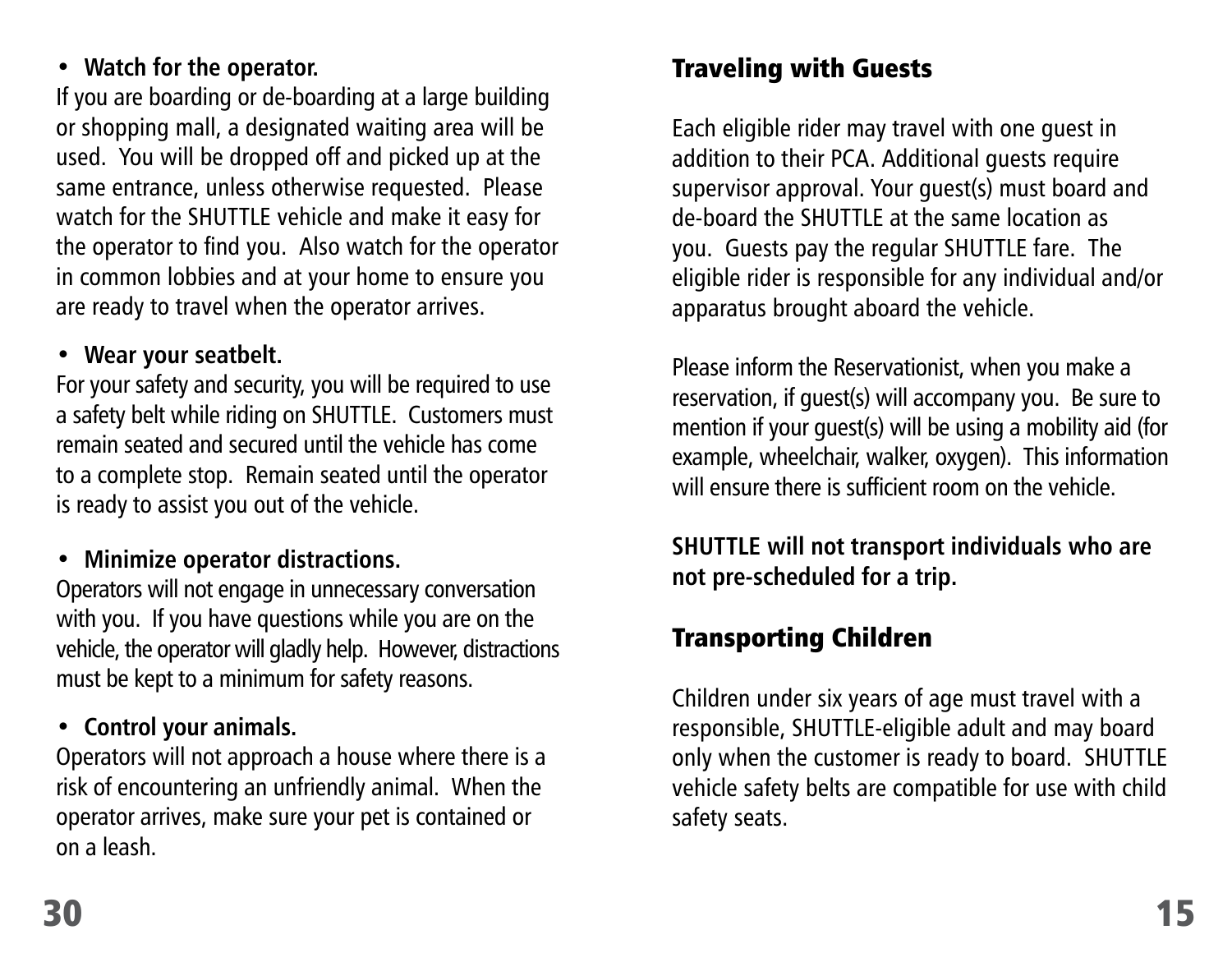#### Mobility Devices/Aids

The U.S. Department of Transportation is responsible for developing and enforcing accessibility requirements for transit vehicles.

SHUTTLE vehicles can accommodate the following mobility devices and wheelchairs. The four SHUTTLE standards in the bulleted list below meet and exceed the minimum requirements of the DOT ADA regulations:

- Is a three-or-more wheeled device of the type that is designed for use by persons with mobility disabilities.
- Weighs no more than a maximum of 800 pounds when occupied.
- Pierce Transit bus/vehicle lifts/ramps can safely accommodate mobility device/user combination of up to a maximum of 800 pounds. Mobility devices exceeding the rated capacity of vehicle lifts or ramps may be denied access if they create safety or mechanical problems.

• The wheeled device and any attachments will be reasonably accommodated as long as it fits on the lift, within the securement area, and is a size that does not block an aisle or interfere with safe evacuation of passengers in an emergency.

#### • **Onboard medical procedures.**

Medical procedures, chiropractic treatments, blood pressure check-ups, etc. are not allowed on board the SHUTTLE vehicles. Pierce Transit operators cannot help you with medical equipment, such as oxygen.

#### • **Cancel trips appropriately.**

If you have a trip requested and cannot ride, it is your responsibility to call SHUTTLE Customer Service and cancel.

Customers must cancel their trip(s) two hours before their scheduled trip(s). When you call to cancel a trip, make sure you also cancel the return trip and any other trips you will not take on that date. Otherwise, those trips are still scheduled and you will be charged with a no-show if you do not use the trip(s) scheduled.

#### • **Request, change, or cancel trips.**

Operators are not permitted to request, change, or cancel trip reservations for you. Please call SHUTTLE Customer Service

#### • **Take care of your personal belongings.**

You are responsible for all personal belongings brought onto the SHUTTLE vehicle. Anything left behind will be turned in to Lost and Found. Please call to make lost item inquiries.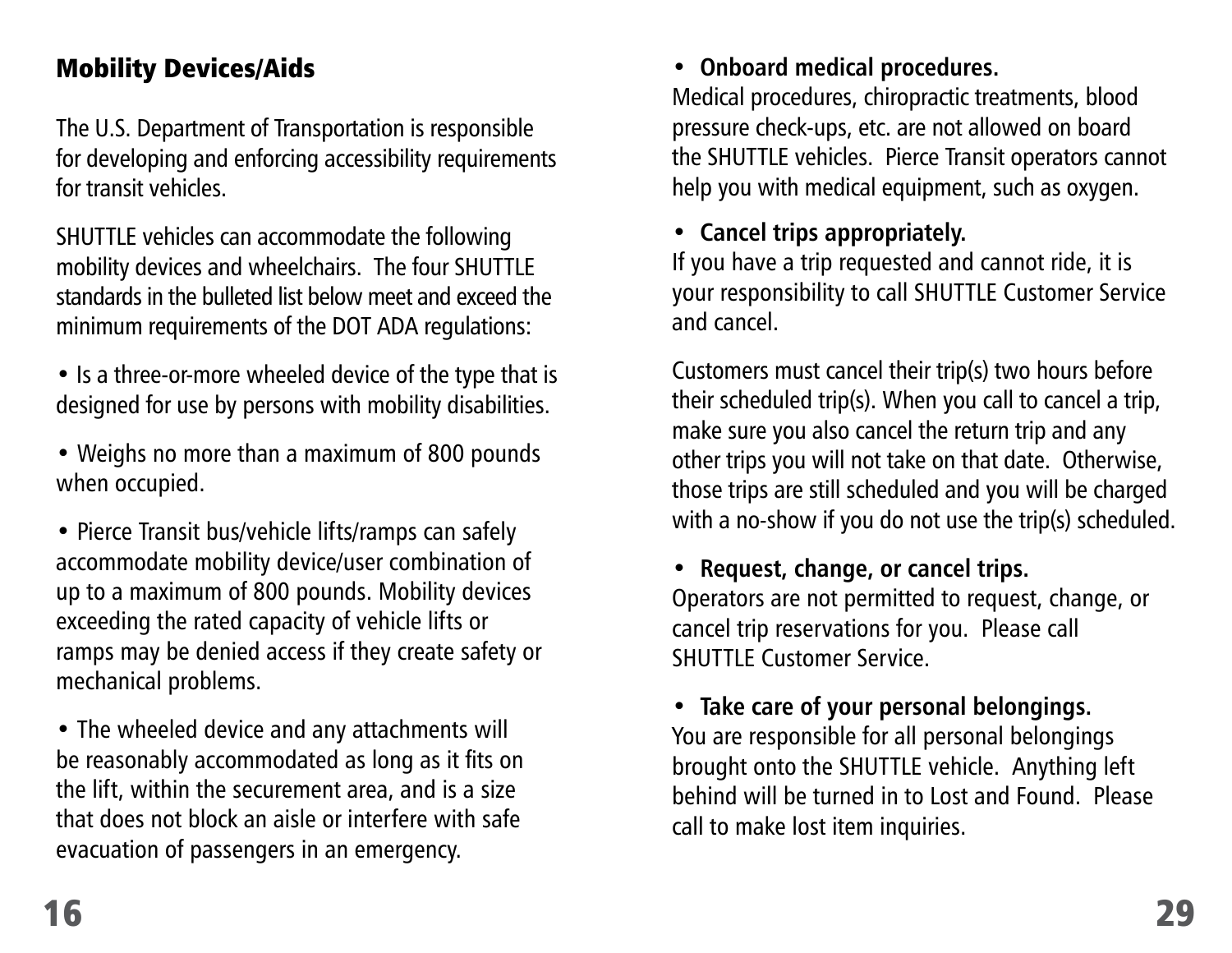#### SHUTTLE Responsibilities

**You can expect from SHUTTLE:**

- Services that are safe and on time.
- Courteous, professional operators and staff.
- Clean, well-maintained vehicles.
- Prompt, accurate responses to your questions and concerns.
- Operator assistance from the door where your trip originates to the vehicle and from the vehicle to the door of your destination or an established SHUTTLE waiting area where appropriate.

# Customer Responsibilities

You have a responsibility to use the system appropriately for the benefit of your fellow customers. When one customer disrupts service due to inappropriate use or unrealistic expectations, service to others is affected.

You are expected to follow the guidelines to ensure that everyone, including yourself, has the safest and most convenient ride possible.

Pierce Transit reserves the right to deny service to customers who do not comply with their responsibilities. If you use a mobility aid or wheelchair, it is your responsibility to keep it in good working condition. It is your responsibility to make sure the wheels or other parts of your mobility device are not loose or broken, and that your battery is adequately charged. If we are unable to assist you to and from the vehicle due to a faulty mobility device, you may be refused transportation, and a supervisor will be sent to investigate the service delay and faulty mobility device.

Wheelchair lifts make it possible to board wheelchairs in a safe manner. No one but the operator is permitted to operate the vehicle wheelchair lift or securement devices. Operators are not allowed to ride on the lift with customers. Pierce Transit Operators are not permitted to operate or "drive" your powered mobility device for you. If you need this type of assistance, it is your responsibility to travel with a PCA who can routinely provide this assistance for you when traveling. (See page 13 for details about Personal Care Attendants)

When traveling with your mobility device, be prepared for changing weather conditions.

Operators are not allowed to negotiate a mobility device up or down more than one step.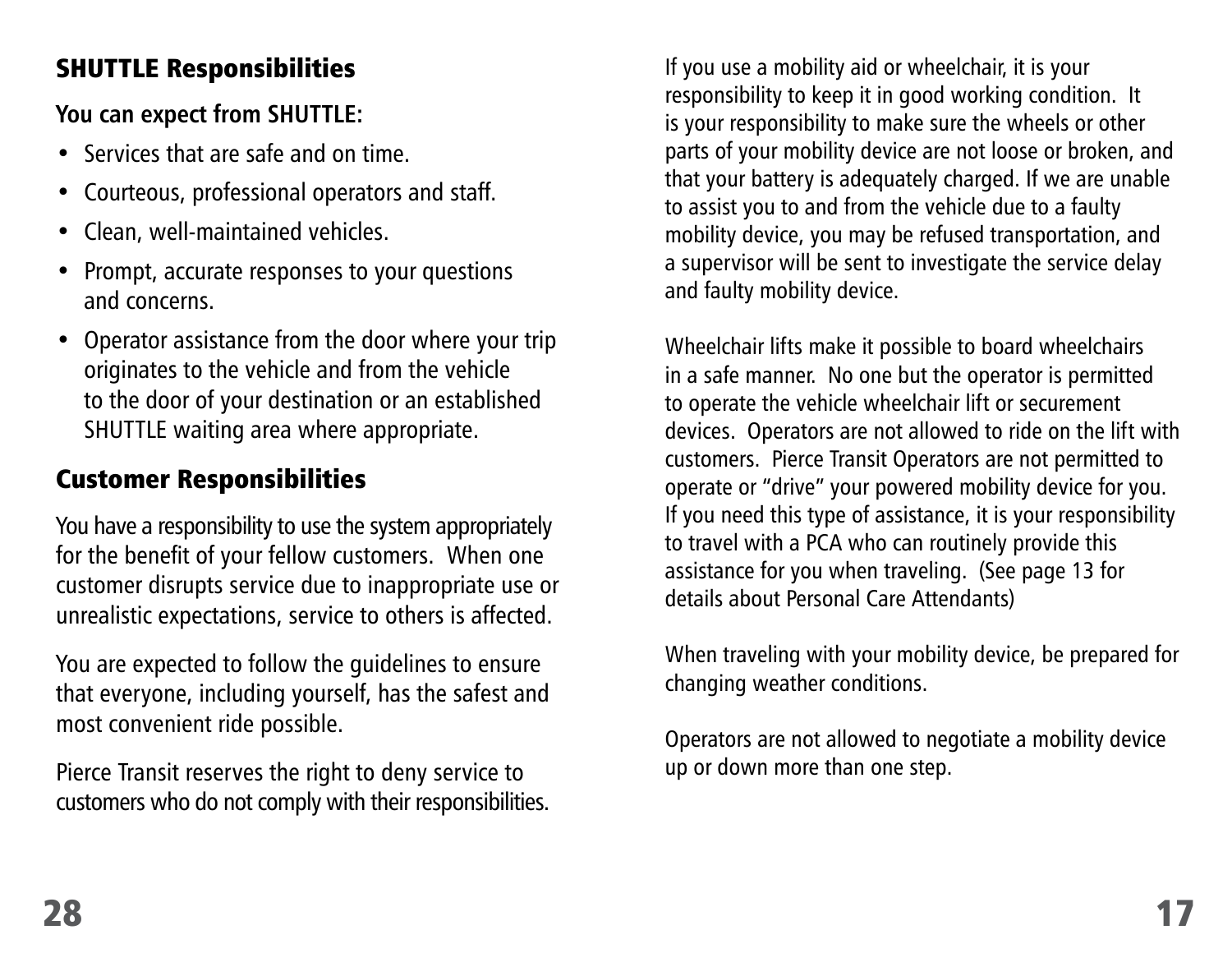#### Service Animals and Pets

Service animals are welcome to ride SHUTTLE. Customers are responsible for the care and handling of the service animal. If assistance is needed, a PCA may be required. Please tell us that a service animal will accompany you when you request your ride. Because of the size of the vehicles, other animals are not allowed on SHUTTLE unless they are small and can be transported in a suitable pet carrier. Your pet plus the carrier may weigh no more than 25 pounds and you must be able to handle the pet and carrier yourself. Please tell the Reservationist that you are bringing a pet to make sure there is room on the vehicle.

Customers using a service animal or bringing a pet onboard are responsible for the animal and will be held liable for the behavior and action of the animal.

Service animals/pets will not be permitted to ride on the lift. Their head, paws, tails or equipment could get caught in the lift mechanism. When using a container (e.g., pet carrier, stroller), we can make a reasonable accommodation to allow use of the lift when taken by the customer. Service animals must remain on the floor without blocking the aisle or on their owner's lap. If this is not an option, the service animal may occupy a seat provided one is available. Pets and service animals, regardless of training or certification, may be denied transportation if the animal is out of control and you do not take effective action to control it, or if the animal's behavior poses a direct threat to the health or safety of others.

#### Waiting Areas and Common Lobbies



SHUTTLE has established waiting areas at various locations such as hospitals, malls, medical centers and grocery stores. Operators will use these waiting areas to pick up and

drop off customers. Customers will ONLY be escorted to and from established waiting areas in these locations. In these instances, operators will not look for customers in any location other than the designated waiting area.

Whenever possible, these waiting areas will be in secure indoor locations with telephones and restrooms nearby. Operators will only go to a building's common lobby area or main entrance for buildings that do not have a waiting area established. Operators are not permitted to go through facilities, up elevators, stairs, or individual offices to assist or locate customers.

Operators will not page customers at facilities with SHUTTLE waiting areas or common lobbies, or where main entrances are being used as the pick-up location. Customers, personal care attendants, or facility personnel helping the customer are responsible for getting to/from SHUTTLE waiting areas, common lobby areas, or main entrances of buildings and for being ready for pick-up when the SHUTTLE vehicle arrives.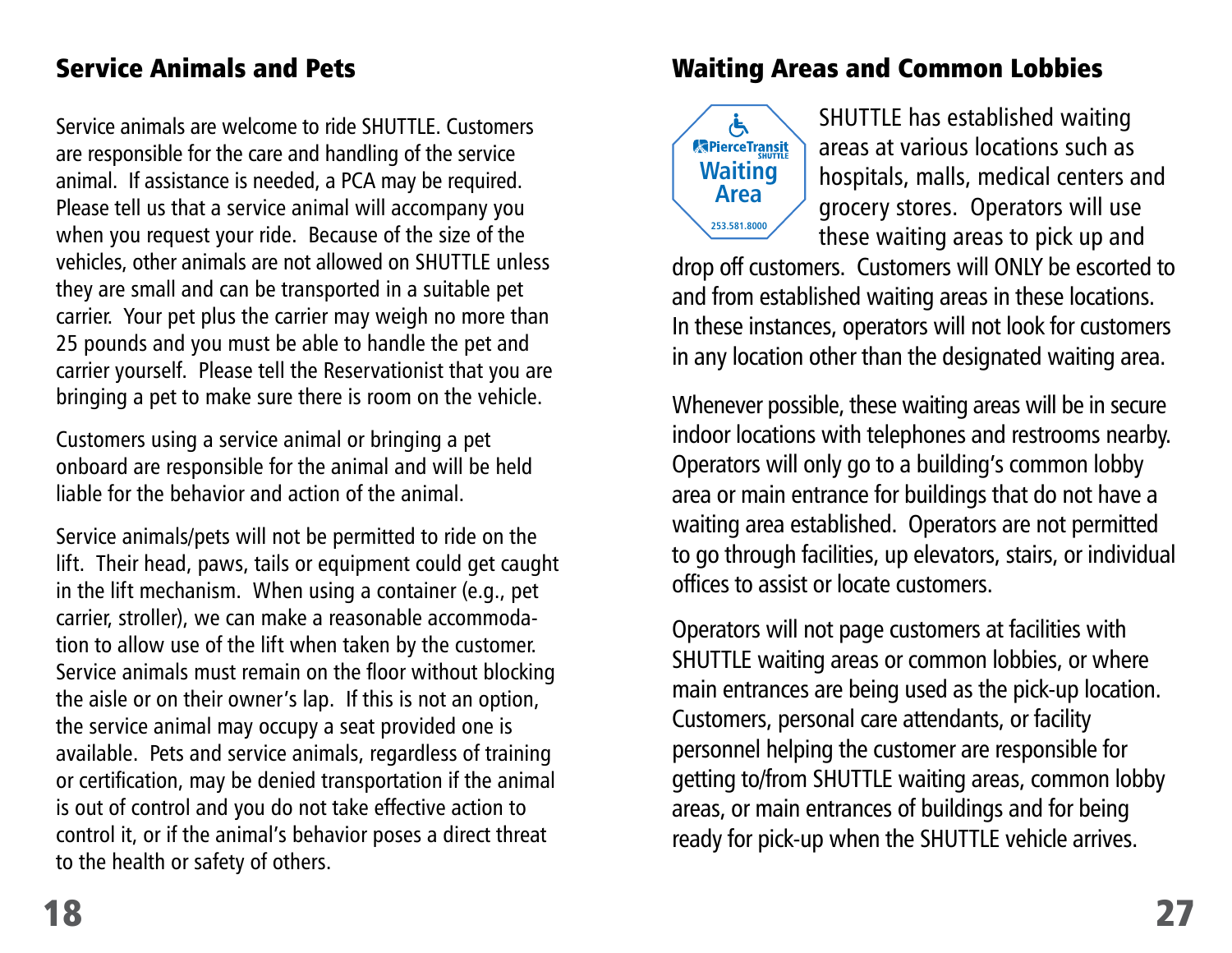#### Conditional Eligibility Trip Planning

Many people have conditional eligibility (ADA3B). For people with conditional eligibility, Pierce Transit will provide trip plans based on your limitations and the geography of the origin and destination as determined by Pierce Transit staff.

Service will be provided on a trip-by-trip basis, depending on your eligibility limitations, using:

- Regular fixed route bus only, or
- A combination of SHUTTLE and fixed route bus, and/or
- SHUTTLE only.

When individuals with conditional 3B SHUTTLE eligibility call for a trip, the Customer Service staff will determine which type of service is required. You may be required to use regular fixed-route bus service for your trip. In some instances the SHUTTLE will take you to a transit center to transfer to the bus system. In other cases, the SHUTTLE may be provided for your entire trip. Once you have been told that a particular trip will be provided by regular bus, you may call (253) 581-8000 to plan your trip. You may request that a schedule book be sent to you or you can visit our website to get route planning information.

#### Requesting Trips

Once your eligibility is confirmed, you may request rides. Reservation hours are 8:00 a.m. to 5:00 p.m. seven days a week including holidays.

Many people have conditional eligibility. You may be scheduled for a combination trip using fixed route buses, as applicable. (see page 26 for details)

You may request trips one to five days in advance. Be sure to schedule your return trip at the same time.

#### **What You Need Before You Call**

To ensure timely reservations, please have the following information and tools ready before you call:

- Pencil and paper.
- Your name.
- Phone number.
- Your complete pick-up address, including apartment and/or building name or number.
- Description and exact address of where you want to go (for example, Fred Meyer at 7250 Pacific Ave.).
- Time(s) and date(s) you would like to travel.
- Time(s) of any appointments you might have, so we can plan your drop-off and pick-up times.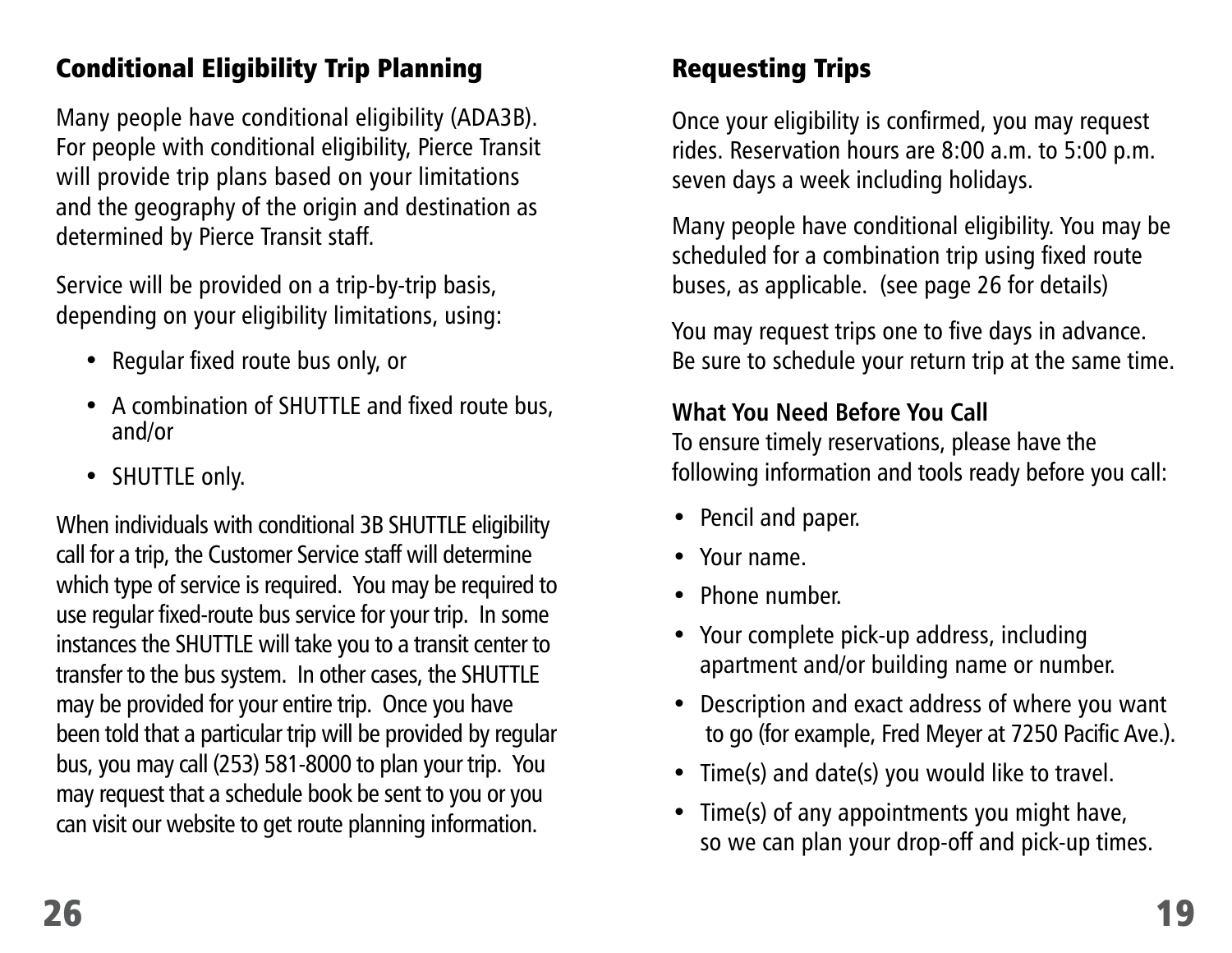- If a personal care attendant or quest will be riding with you.
- If a service animal or pet will accompany you.
- Whether you will be using a mobility aid (for example, wheelchair, walker, oxygen).

We suggest that you write down the name of the Reservationist who helps you plan your trip, date and time of your call, as well as the confirmed dates and times of your trip reservations. All calls are recorded for quality assurance.

# Tips for Requesting Trips

These tips will help us provide you with the best possible service:

• **Call earlier in the day.**

Phone lines are busiest during the late afternoon.

• **Allow extra travel time.** Trips are scheduled on a shared ride basis. The vehicle may stop to let other customers on or off before reaching your destination. In addition, travel times may vary due to rush hour slowdowns, time of day, local events, road construction, traffic accidents, bad weather, or day of the week. If you are using oxygen, please bring an ample supply of oxygen.

**NOTE:** If you want your usual trip on a holiday, you need to call at least one (1) day in advance and schedule the trip separately.

To avoid no-show penalties, please call our Customer Service office to place your Standing Ride on hold during times of vacation, illness, or for any other reason you will not be taking your scheduled trips. You must cancel your trip(s) two hours before your scheduled trip(s) to avoid late cancellation penalties.

Be sure to tell us the date you want your Standing Ride reactivated.

# Canceling Your Trips

You must cancel a ride if you no longer require it. Please be sure to cancel both ends of your trip if appropriate. It is important to call SHUTTLE to cancel your trip(s). Customers must cancel their trip(s) two hours before their scheduled trip(s).

If you need to cancel more than one trip, be sure to tell the SHUTTLE Reservationist which trips to cancel. SHUTTLE operators are not permitted to request, change, or cancel trips for you. It is your responsibility to call SHUTTLE Customer Service.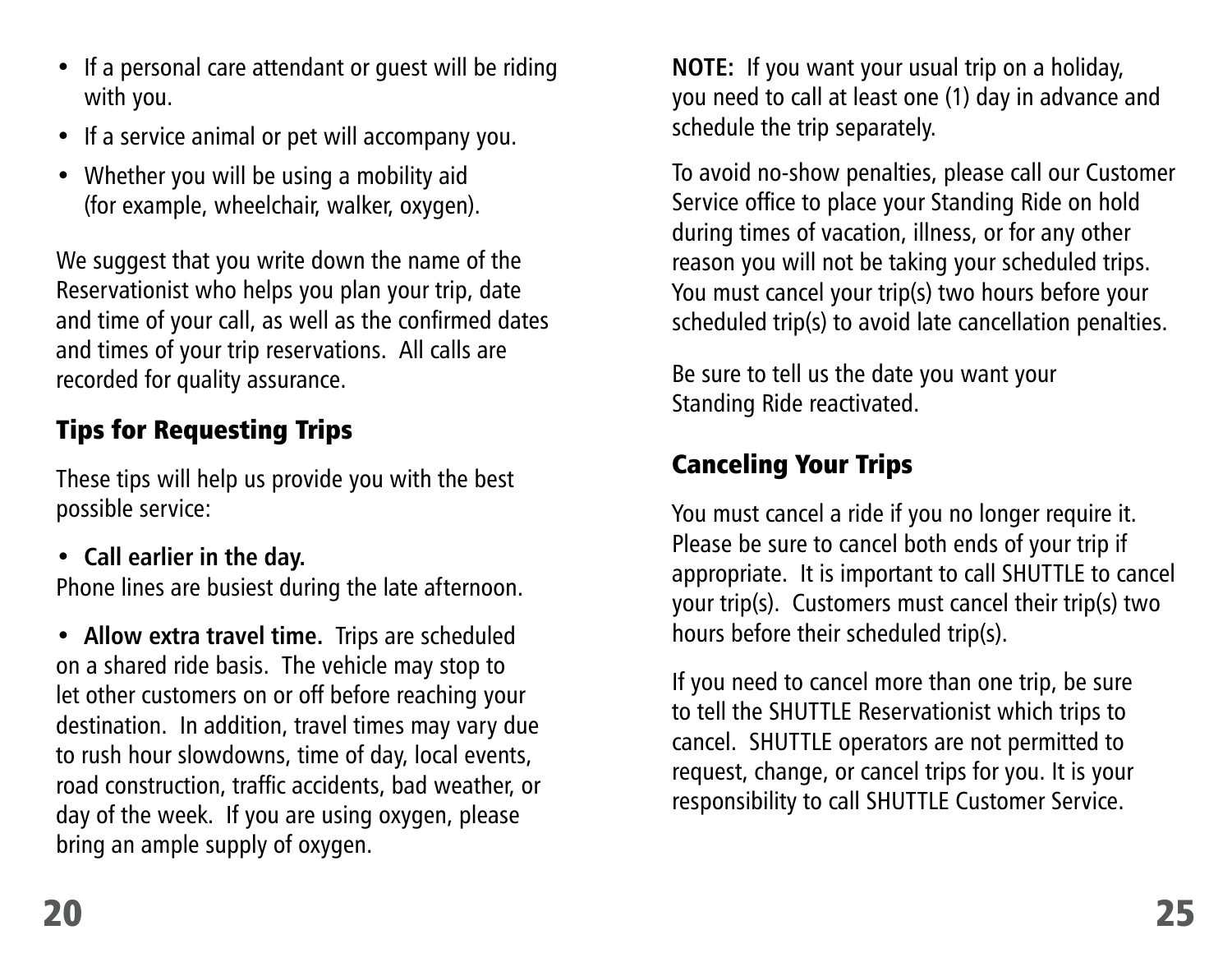• **If you use oxygen, be sure your supply is more than sufficient in case you travel longer than expected.**

• **For medical emergencies CALL 911.** Pierce Transit operators are not trained as paramedics.

# Standing Rides (Subscription Trips)

If you need a ride to the same place at the same time at least once a week for a period of at least three (3) months, a Standing Ride may be an option for you.

Once a Standing Ride is set up, you will not have to call to arrange this ride, it will automatically be scheduled for you. Because it is automatically scheduled, you must call to cancel any trip you are not planning to take.

For information about arranging a Standing Ride, call SHUTTLE Customer Service.

Standing Rides will be automatically canceled on these major holidays:

- New Year's Day
- Memorial Day
- Independence Day
- Labor Day
- Thanksgiving Day
- Christmas Day

• **Consider a PCA.** Please be advised that you will be left alone on the SHUTTLE vehicle anytime that our operator assists other customers. The vehicle will not always be visible to the operator at those times.

You will be dropped off at your destination, even if someone is not waiting for you. We cannot wait with you until someone arrives. If you cannot be left alone, please arrange for a PCA to travel with you.

• **Be flexible.** SHUTTLE may not be able to schedule a ride at the time you want. Because SHUTTLE is a shared ride service, we may need to schedule your pick-up time up to one (1) hour earlier or later than you request.

• **Remember the "Pick-up" Window.** When you schedule a ride, you will be given a 30-minute range of time during which you can expect a SHUTTLE van to pick you up. This 30-minute period is called the "pick-up window." Your van may arrive any time during this window. Your ride is not late until the 30-minute window has passed. For example, if you agree to a 9:00 pick-up, the vehicle should arrive between 9:00 and 9:30 for an on-time pick-up.

• **Be ready.** When operators arrive within the pick-up window, they can only wait 5 minutes after the vehicle arrives. To avoid delays, missed appointments, and no-show penalties,  $24$  and  $21$